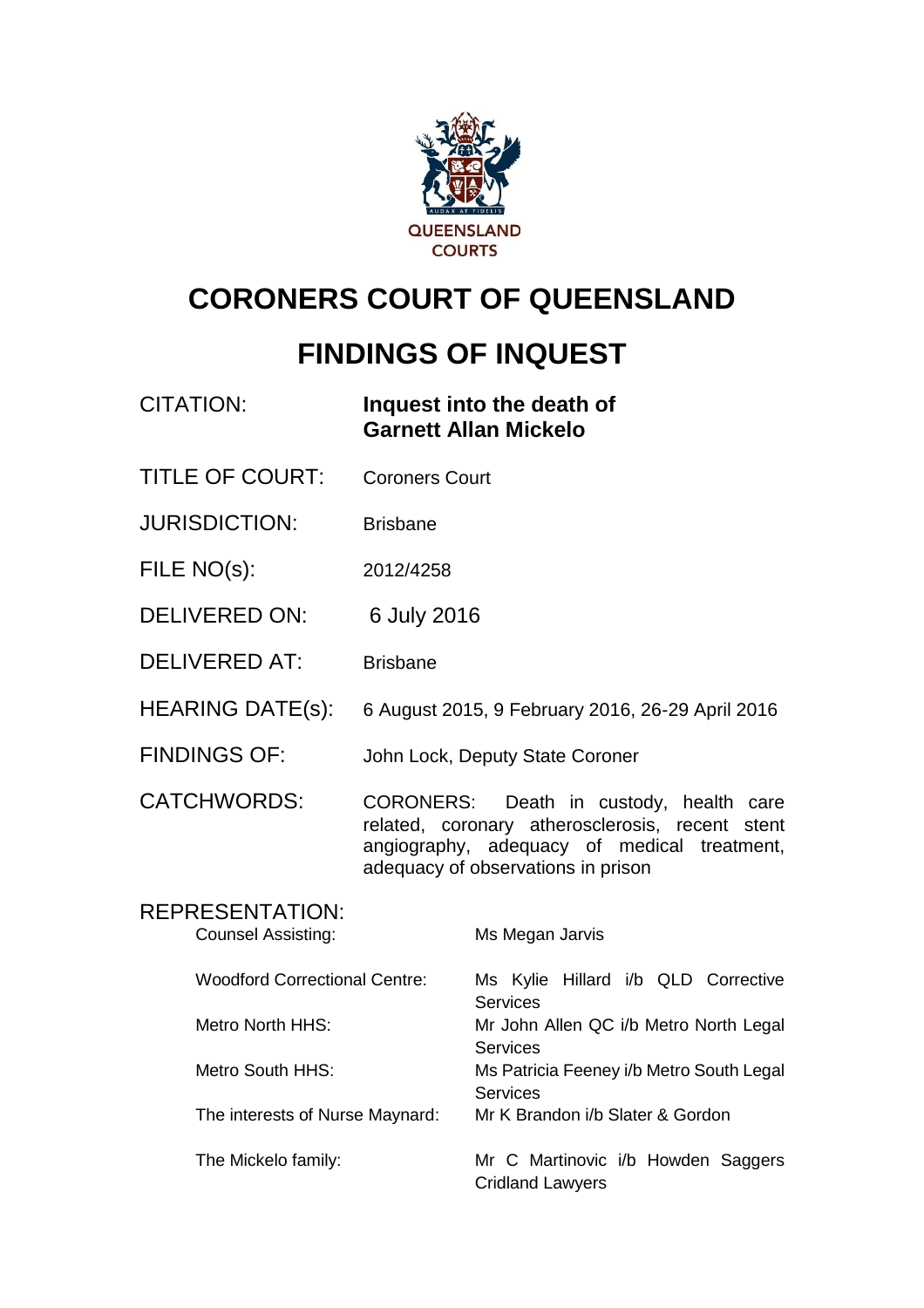| Conclusions on the adequacy of the cardiac care provided16          |  |
|---------------------------------------------------------------------|--|
| Conclusions on the adequacy of the management of the deceased's     |  |
| Conclusions on the adequacy of the health care provided to, and the |  |
|                                                                     |  |
|                                                                     |  |
|                                                                     |  |
|                                                                     |  |
|                                                                     |  |
|                                                                     |  |
|                                                                     |  |
|                                                                     |  |

### <span id="page-1-0"></span>Contents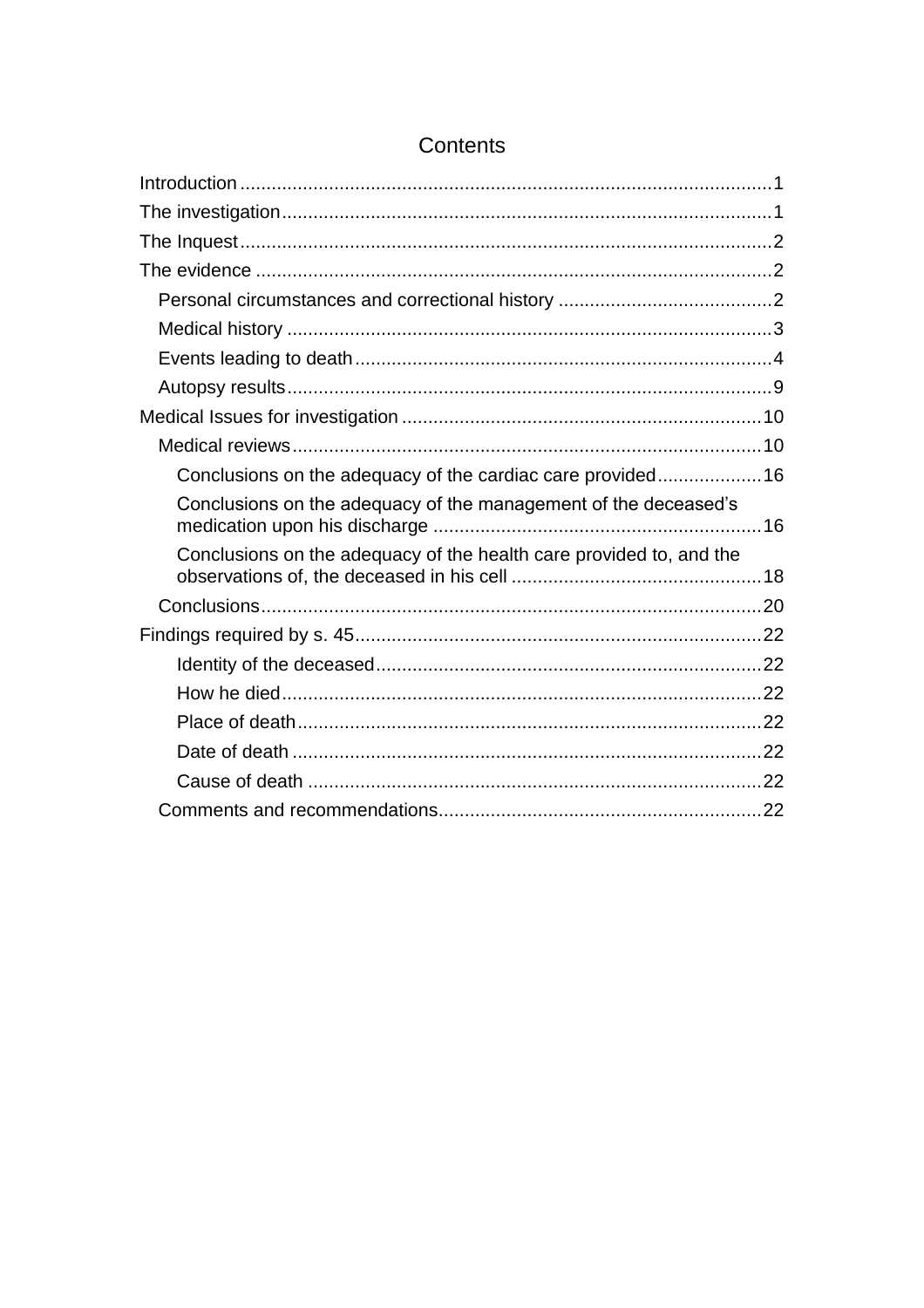## **Introduction**

- 1. On 24 November 2012, Garnett Allan Mickelo, aged 48, was being housed in the Safety Unit at the Woodford Correctional Centre (WCC). He had recently returned to WCC after an admission to the Princess Alexandra Hospital (PAH) for cardiac treatment. He was checked on and observed to be settled. Some hours later, he was again checked but noted to have no movement. A Code Blue was eventually called but no resuscitation was attempted. Mr Mickelo was subsequently declared deceased.
- 2. As Mr Mickelo was in custody it is mandatory that an inquest is held. Mr Mickelo was also an indigenous man. As was acknowledged by the final report of the Royal Commission into Aboriginal Deaths in Custody*,* 'Deaths in custody are particularly distressing for families and friends, and engender suspicion and doubt in their minds and also in the minds of members *of* the public. The deceased person has been in the custody and care of the State, not accessible in the general sense, his or her life controlled and ordered by functionaries of the State, out of sight and of normal contact. Deaths in such circumstances breed anguish and suspicion equally. Time may heal some of the anguish, but the suspicion can be allayed only by the most open and thorough going over and laying of the facts on the table.'
- 3. It is also a recognised principle that the health care provided to prisoners should not be of a lesser standard than that provided to other members of the community.
- 4. With those principles in mind an inquest was originally listed for hearing on 7 October 2015. Shortly prior to that date one of the witnesses, Nurse Marcia Maynard was found deceased, in circumstances, which of its own required a further investigation. Her identity was initially the subject of a non-publication order, however Nurse Maynard's family have requested that order be lifted. At a pre-inquest hearing held on 6 August 2015 and subsequently on 9 February 2016 the issues for the inquest were determined as follows:
	- confirm the identity of the deceased person, how he died, and the time, place and medical cause of his death
	- consider whether any third party contributed to his death
	- consider the adequacy of the cardiac care provided to the deceased during his admission to the PAH over 19-22 November 2012
	- consider the adequacy of the management of the deceased's medication upon his discharge from the PAH on 22 November 2012, and his subsequent re-admission to WCC
	- consider the adequacy of the health care provided to, and the observations of, the deceased in his cell at WCC over 22-24 November 2012.

## <span id="page-2-0"></span>**The investigation**

5. An investigation into the circumstances leading to the death of Mr Mickelo was conducted by Detective Sergeant Brad Hallett from the Queensland Police Service (QPS) Corrective Services Investigation Unit (CSIU).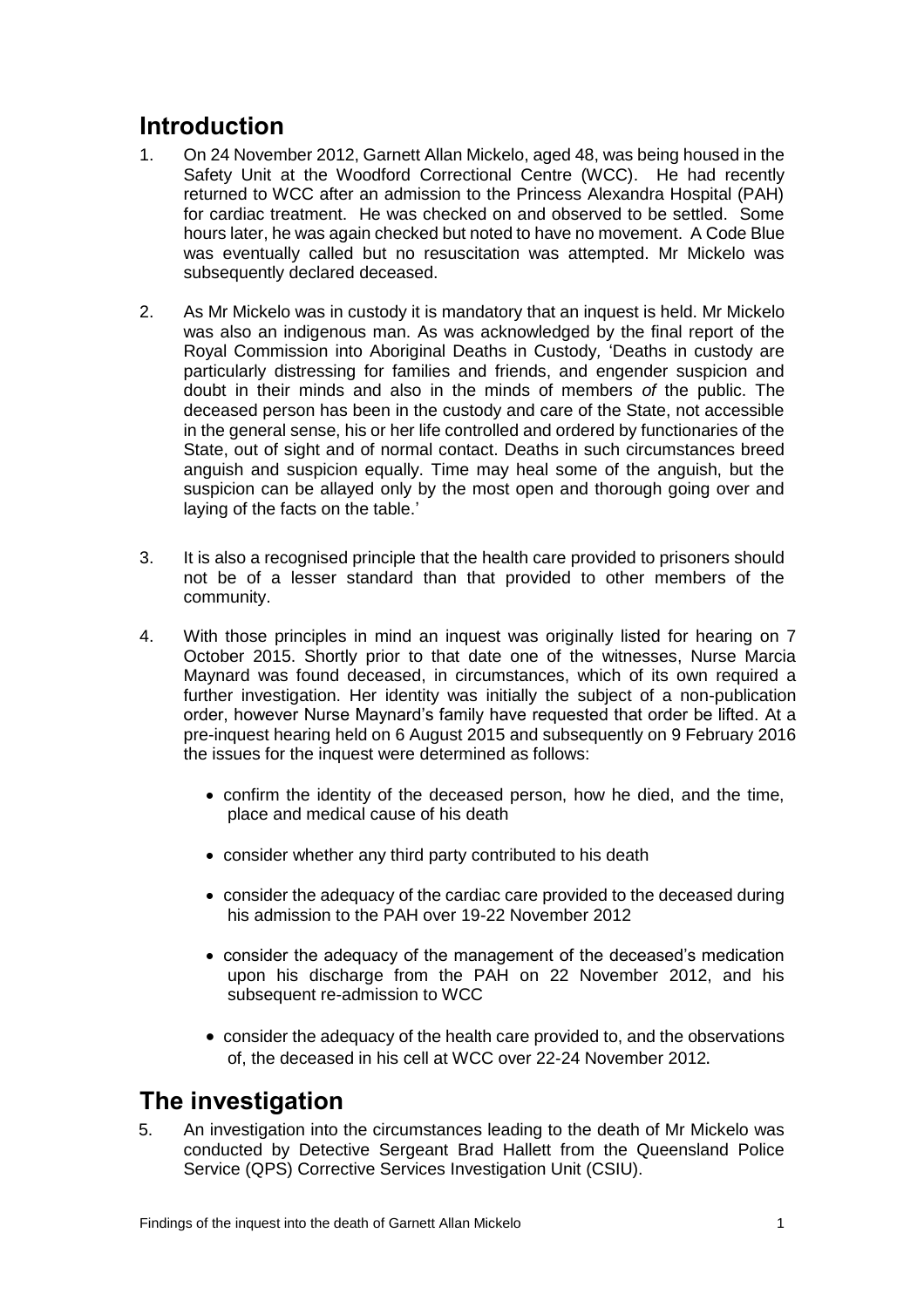- 6. Upon being notified of Mr Mickelo's death, the CSIU attended WCC whereby an investigation ensued. Photographs were taken of the scene. The investigation obtained Mr Mickelo's correctional records and his medical files from both WCC and the PAH. The investigation was informed by interviews with Mr Mickelo's fellow inmates at WCC, and statements from relevant custodial and medical officers at WCC, medical staff from the PAH including the treating cardiologist. These statements and interviews were tendered at the inquest.
- 7. A full internal autopsy examination was conducted by Dr Nathan Milne. This was peer-reviewed by Professor Tony Ansford. Further photographs were taken during this examination.
- 8. At the request of the Coroners Court of Queensland, the Clinical Forensic Medicine Unit (CFMU) provided an overall review of the medical care provided to Mr Mickelo whilst he was in custody. Further, I was assisted by expert reviews of the cardiac treatment at the PAH which was undertaken by Professor Darren Walters, Director of Cardiology at the Prince Charles Hospital and Dr Andrew Clarke, cardiac surgeon. During the course of the investigation a number of other medical opinions and statements were provided.

## <span id="page-3-0"></span>**The inquest**

- 9. An inquest was held in Brisbane over 26 to 29 April 2016. All of the statements, records of interview, medical records, photographs and materials gathered during the investigation were tendered at the inquest.
- 10. Oral evidence was heard from the following witnesses:
	- i. Detective Sergeant Brad Hallett
	- ii. Louise Drake<br>iii. Lynette Addis
	- Lynette Addison
	- iv. Paul Broanda
	- v. Scott Collins
	- vi. Mark Beswick
	- vii. CN Vicki Adamson
	- viii. RN Dean Izzard
	- ix. Dr Lance Le Ray
	- x. Dr Rajendra Prakash
	- xi. Dr Darren Walters
	- xii. Dr Nelle van Buuren
	- xiii. Dr John Hill
	- xiv. Dr Paul Garrahy
	- xv. Dr Andrew Clarke
	- xvi. Dr Kenneth Hossack
	- xvii. Dr Stephen Cox
	- xviii. Dr Nathan Milne
	- xix. Professor Stephen Rashford

## <span id="page-3-1"></span>**The evidence**

### <span id="page-3-2"></span>*Personal circumstances and correctional history*

11. Mr Mickelo was born in Cherbourg in 1964. In October 1981, he was sentenced to life imprisonment for murder. Mr Mickelo was 17 years of age at the time. He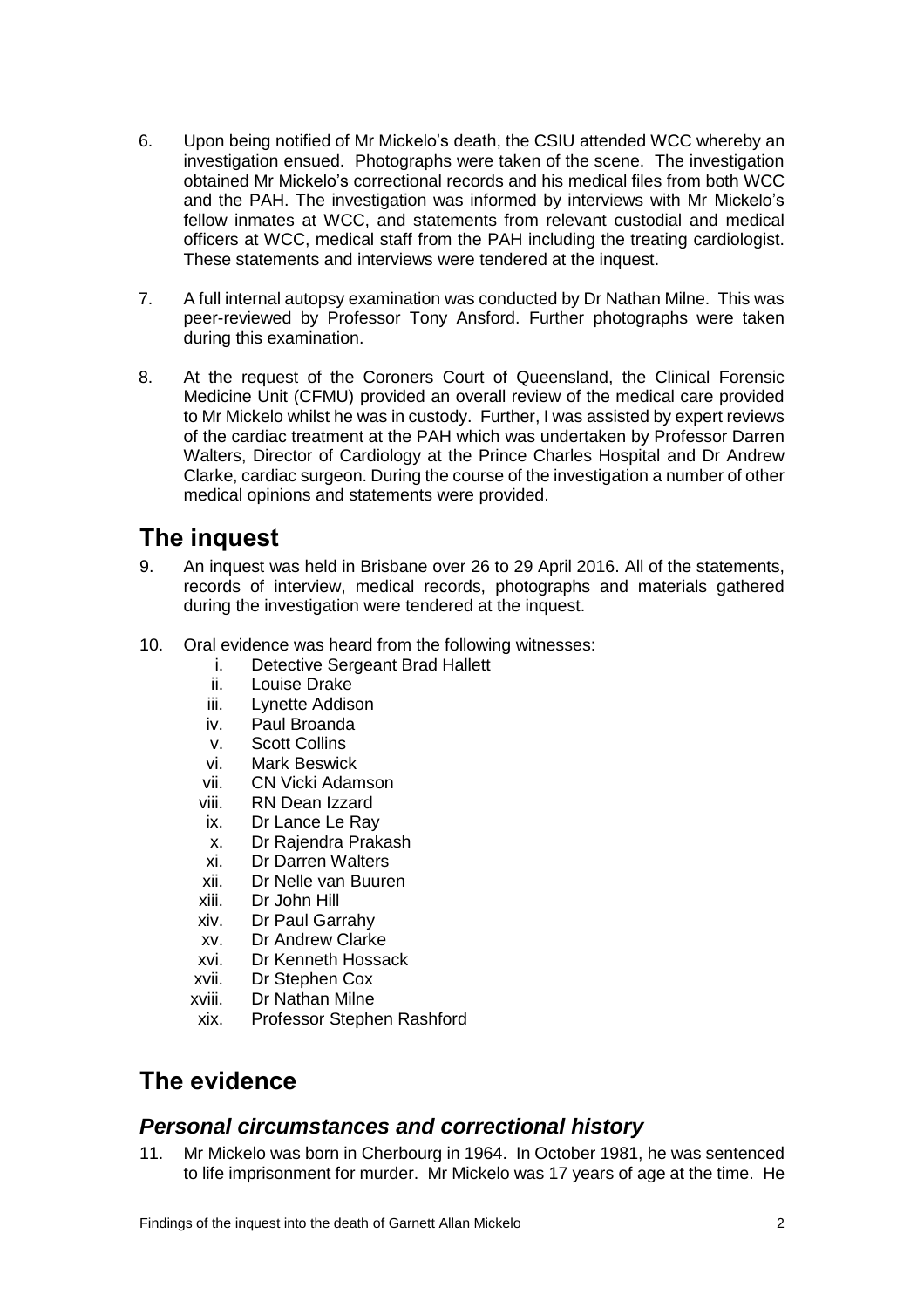served the majority of this sentence at WCC, during which he worked as a kitchen hand, a cleaner, a tradesperson and a tutor. During his incarceration, he was convicted of multiple offences relating to violence and threats against correctional staff and damaging his cell.

12. Mr Mickelo's primary next-of-kin was Carmel Gyemore, and his sister Brenda Mickelo. Notwithstanding Mr Mickelo's lengthy period of incarceration, members of his family remained in contact with him and noted that he had provided a brotherly role to many prisoners over the years and was well regarded by them.

### <span id="page-4-0"></span>*Medical history*

- 13. Mr Mickelo had a complex and serious medical history, which included hepatitis B, type 2 diabetes mellitus on insulin, and dyslipidaemia. He had also been a heavy smoker for many years. More particularly, his history also included chronic ischaemic heart disease with previous heart attacks suffered in 1996 and 2009. The heart attack in 2009 resulted in the diagnosis of triple vessel coronary artery disease and stents were inserted.
- 14. Mr Mickelo was routinely seen by the prison medical service through Offender Health Services, and provided with the following medications:
	- Isosorbide mononitrate used to widen blood vessels;
	- Atenolol used to treat angina (chest pain) and hypertension (high blood pressure);
	- Lisinopril used to treat hypertension and congestive heart failure;
	- Metformin used to treat type 2 diabetes; and
	- Aspirin.
- 15. On 9 November 2012, a Code Blue was called after Mr Mickelo developed crushing central chest pain. He was transferred to the Caboolture Hospital Emergency Department where it was confirmed that he was suffering from acute myocardial infarction. He was appropriately administered with anticoagulation and antiplatelet therapy, and the chest pain resolved and the ECG improved.
- 16. Mr Mickelo was transferred to the PAH later that day for further treatment. He remained at the PAH until his discharge on 22 November 2012. During this final admission, Mr Mickelo underwent treatment with optimisation of medical therapy. On 13 November 2012, angiography was performed. On 14 November 2012, coronary stenting to two vessels was performed.
- 17. It was confirmed that Mr Mickelo was suffering from congestive cardiac failure, acute kidney injury and also may have suffered a transient ischaemic episode (mini stroke) resulting in a temporary loss of vision. It was noted that he continued to suffer shortness of breath and chest discomfort after the coronary stenting was performed.
- 18. The adequacy of the cardiac care provided to Mr Mickelo over this admission was investigated at the inquest, and I ultimately deal with this issue later on in these findings.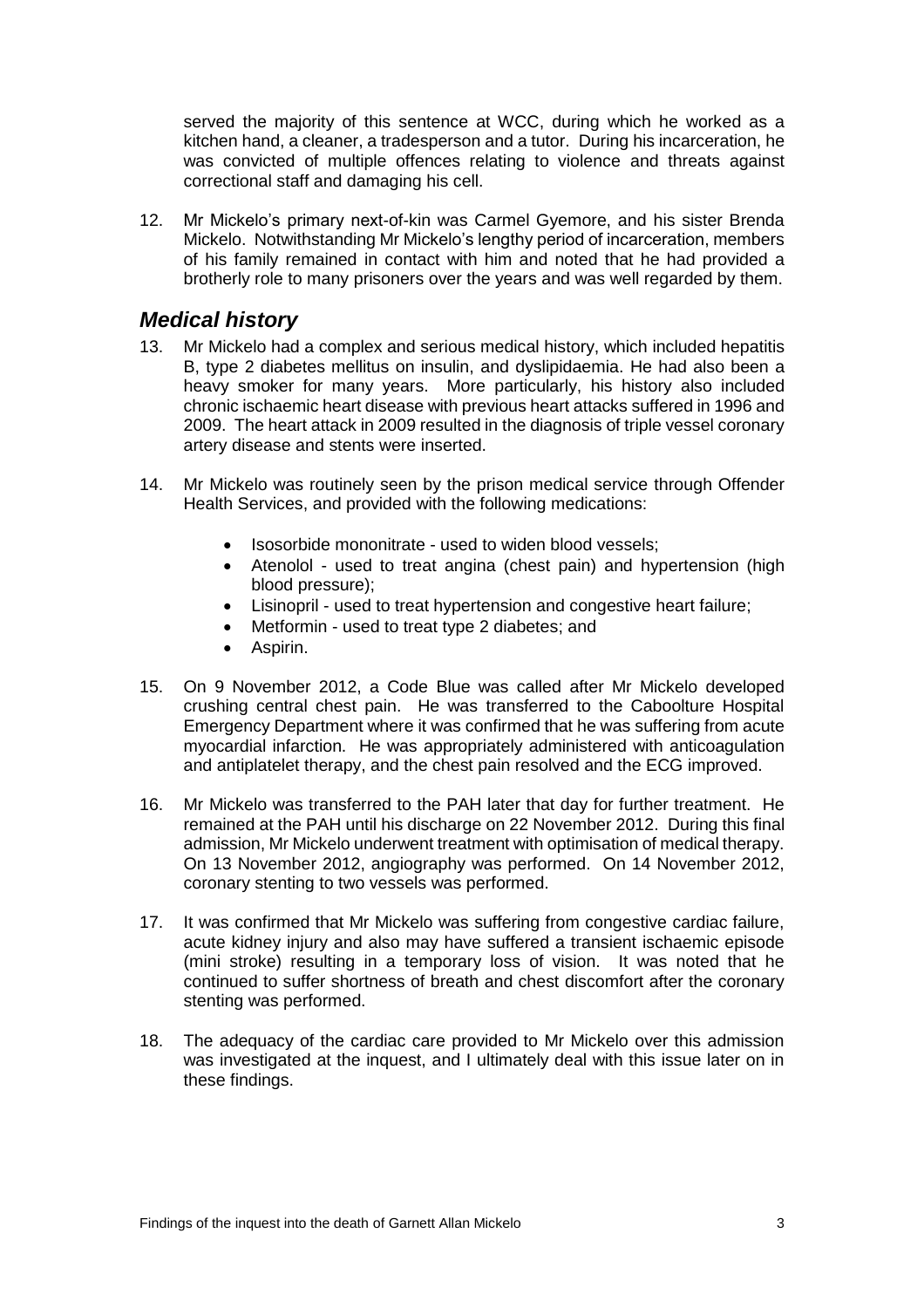### <span id="page-5-0"></span>*Events leading to death*

- 19. Following his final admission to the PAH, Mr Mickelo was discharged back to WCC on 22 November 2012. His medications at this time had changed since he was last at WCC. His discharge medications were:
	- Metformin used to treat type 2 diabetes;
	- Aspirin;
	- Amiodarone antiarrhythmic medication used to treat ventricular tachycardia or ventricular fibrillation;
	- Atorvastatin used to treat high cholesterol levels;
	- Digoxin used to treat congestive heart failure;
	- Eplerenone used in the management of chronic heart failure;
	- Frusemide used to treat fluid build-up and swelling caused by congestive heart failure;
	- Lantus insulin form of insulin used to treat type 2 diabetes;
	- Nicotine patch to assist with nicotine addiction:
	- Omeprazole used to treat gastroesophageal reflux disease;
	- Perindopril used to treat high blood pressure;
	- Temazepam used for treating anxiety and to assist sleep; and
	- Ticagrelor antiplatelet agent used in the management of acute coronary syndrome.
- 20. Eplerenone and Ticagrelor were new medications. Lisinopril, Atenolol and Isosorbide mononitrate were no longer part of his medication regime.
- 21. The records from Offender Health Services (OHS) were tendered at the inquest. The nursing notes from 22 November 2012 sets out that they were informed there were 'no new meds ordered', but it is then noted that indeed there were new medications. Registered Nurse (RN) Adamson noticed this when reviewing the discharge summary and medications and comparing them to their own records. She rang the PAH. It was confirmed to RN Adamson these new medications would be sent from the PAH the next day. These were medications not routinely held at WCC. RN Adamson spoke to a nurse at PAH and she believes the nurse spoke to a doctor and confirmed that there was no urgency to commencing those new medications and a delay until the next day was fine. RN Adamson also had regard to the Discharge Summary from PAH, which noted there was no follow upon discharge (this was an error and there should have been a request for out-patient review in about 6 weeks) and Mr Mickelo was not on any medical observation schedule. RN Adamson appropriately noted Mr Mickelo required a medical review on Monday when the Visiting Medical Officer, Dr Prakash attended.
- 22. Despite some of his previous medications no longer being part of his medication regime, the OHS records confirm that Mr Mickelo was given Lisinopril and Isosorbide mononitrate on his return from PAH. Of the new medications two of them were missed. Ticagrelor was to be given twice daily. Mr Mickelo was given Ticagrelor on the morning prior to discharge at PAH and he then missed the doses on the afternoon of 22 November and morning of 23 November. Mr Mickelo received the first dose of Ticagrelor in the afternoon of 23 November. Eplerenone, was to be given in the morning, and was given on 22 November prior to discharge from PAH. He received his next dose at WCC in the afternoon of 23 November, in effect only 5 hours late. As will be noted in the opinion of the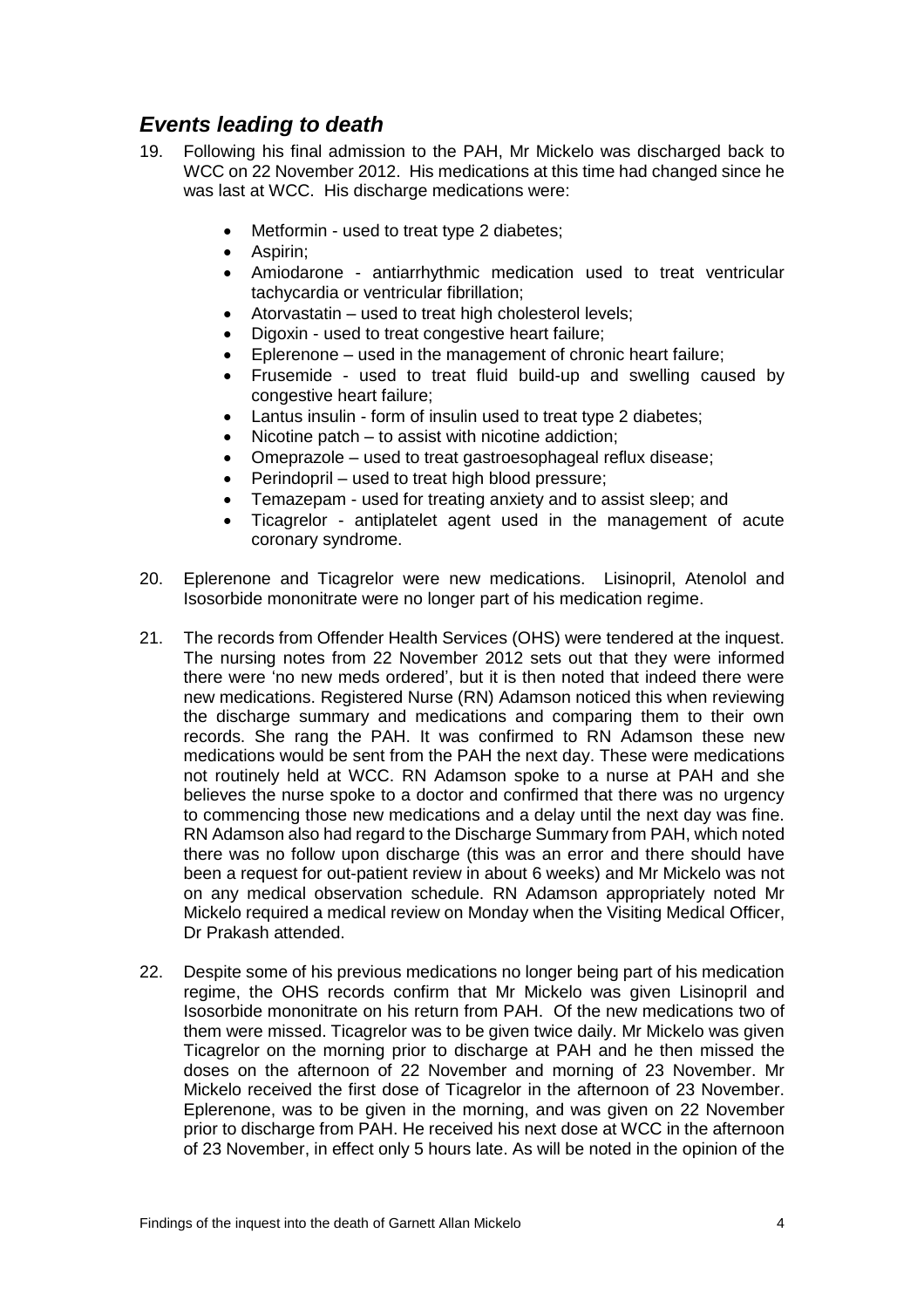experts, the missed doses, whilst regrettable, would have had either no impact clinically or at its highest may have had some impact.

- 23. Mr Mickelo was kept in the Safety Unit immediately after the return from PAH. RN Adamson seems to have made that decision on the basis of his late return that day from hospital and the fact the Safety Unit at WCC was next to the medical centre. Over the morning and afternoon of 23 November 2012, Mr Mickelo was noted not to have had any 'chest pain for "6/7" (six days)', and his medical observations were fine other than a little low blood pressure. It was therefore considered by nursing staff he could return to his residential unit. Mr Mickelo was also being regularly seen during the day by nursing staff to check his blood sugar levels. WCC management were advised that Mr Mickelo was no longer requiring 'medical observations'. RN Adamson said she had no health concerns for Mr Mickelo and did not observe any shortness of breath or that he was ashen in colour. She said if this was the case she would have taken further observations of Mr Mickelo and called the VMO.
- 24. However, it was arranged by Custodial Manager Lynette Addison that Mr Mickelo continue being housed in the Safety Unit. The Safety Unit is set up to manage inmates who are primarily at risk of suicide or self-harm, but is also utilised for those who have medical issues that require monitoring. Telephone calls in the Safety Unit are not monitored. Nurse Izzard stated it was not standard practice for the Safety Unit to be used for persons with medical conditions requiring nursing observations or care. Persons requiring acute medical or nursing care are not accommodated at WCC.
- 25. Ms Addison said she was concerned about the appearance of Mr Mickelo after his return from hospital. She spoke to the Medical Centre and in particular RN Adamson and was told there was no intention to place Mr Mickelo on any sort of medical observation regime. When Ms Addison was told that he had been cleared to go back to his usual unit she talked to the medical staff about her concerns because of the surgery he had and his presentation, and particularly in relation to his physical incapacity to walk even a moderate distance. Ms Addison did not consider the response from RN Adamson satisfactory.
- 26. Ms Addison then took the matter up with the Deputy General Manager of WCC, Paul Broanda. She expressed her concerns and her recommendation that Mr Mickelo be placed in the Safety Unit so that medical help was closer. Ms Addison considered Mr Mickelo was too far away from medical assistance if he was placed in his usual cell. She completed the formal request and noted the reasons being that he had recently undergone heart surgery and had been placed in the Safety Unit to be monitored, for health concerns. Ms Addison specifically did not write anything about the need for *'*medical observations' as that is outside her area of responsibility. It is the protocol that medical observations are performed by the medical staff. Custodial officers would observe and report as part of normal duties. It is apparent Mr Mickelo was not listed for medical observations on a white board in the control room.
- 27. Ms Addison stated in evidence she was wanting to be risk averse and considered it was more convenient to have Mr Mickelo next to the medical centre. She said Mr Mickelo did appear to be short of breath and ashen in colour. She also made some reference to him being in a wheelchair although that recollection may be less clear. She also stated that Mr Mickelo said he was happy to stay in the Safety Unit. This is somewhat at odds with the evidence of RN Adamson who said Mr Mickelo was keen to go back to his residential unit. Given the extra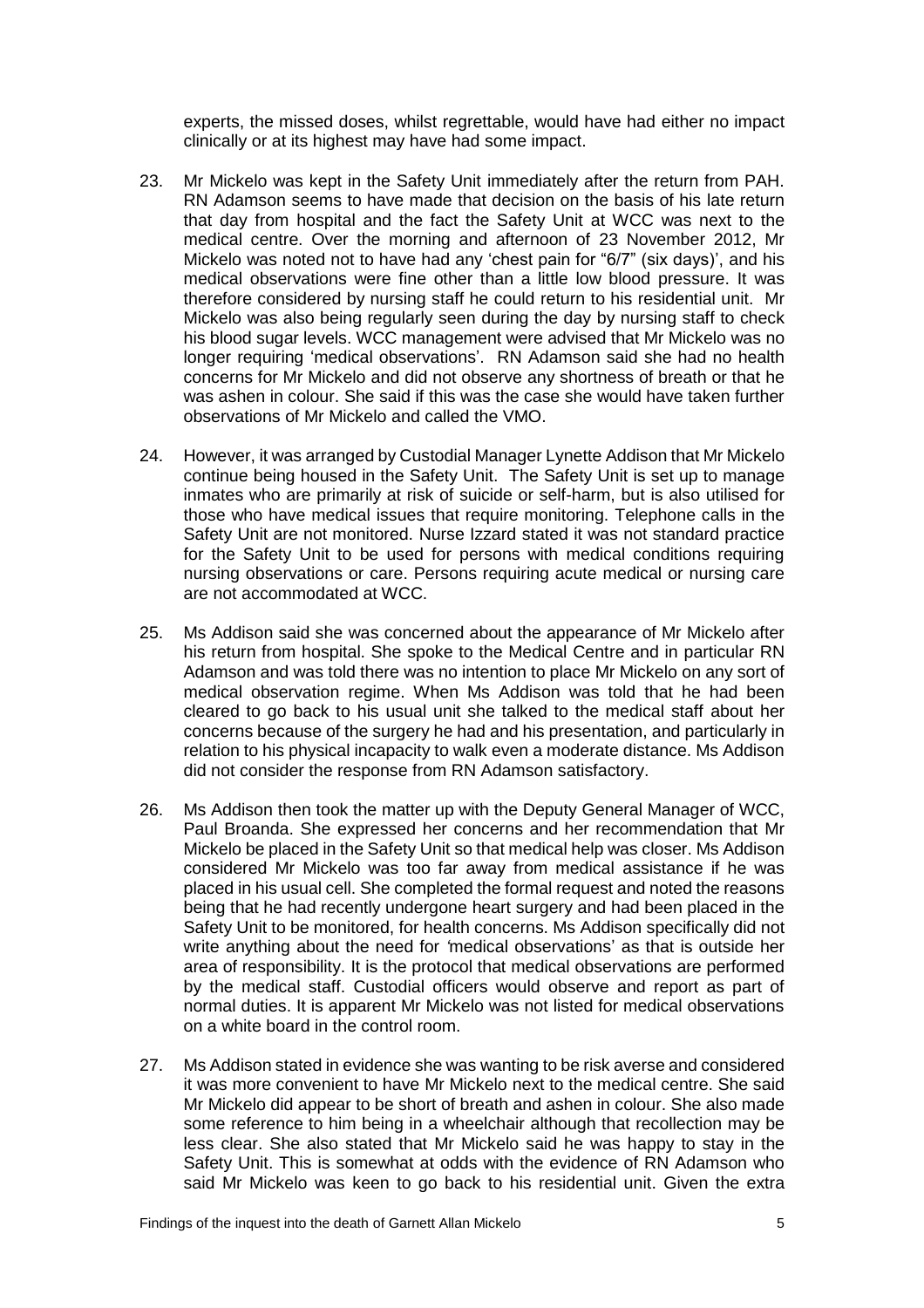confines of the Safety Unit it is likely he would have preferred his residential unit, but perhaps was not strongly objecting to staying in the Safety Unit.

- 28. In any event, Paul Broanda agreed with the approach recommended by Ms Addison for a variety of reasons and signed the Safety Order. He intended to have the case medically reviewed after the weekend but Mr Mickelo died before that could occur.
- 29. By about 2000 hours on the night of 23 November, Mr Mickelo complained of chest heaviness following a walk. Nurse Maynard was the only nurse on duty over this shift in the Safety Unit. A medical assessment was conducted by Nurse Maynard by way of measuring blood pressure and oxygen saturations. She noted her observations in the nursing notes and recorded he had 'no cardiac issues'. Mr Mickelo was also having difficulty sleeping and she received an order for him to be given diazepam and paracetamol.
- 30. Two aspects of the above scenario were ventilated during the inquest. The first was the reference to there being 'no cardiac issues' and the second related to the giving of diazepam and not temazepam, as was prescribed for Mr Mickelo on discharge.
- 31. Nurse Maynard died before the inquest. In her statement, she confirmed upon commencing her shift that she received a handover from Clinical Nurse Vicki Adamson to the effect that:
	- Mr Mickelo had been returned from the PAH on 22 November;
	- He had not had chest pain for six days; and
	- He was in the Safety Unit for operational reasons, not medical reasons.
- 32. Nurse Maynard's statement said that at approximately 1940 hours she was informed by the Safety Unit officer that Mr Mickelo had said he had a heavy sensation in his chest. She immediately requested access to the Safety Unit via the Supervisor, Alan Preston. Nurse Maynard explained in her statement, consistent with other witnesses, that protocol required three correctional officers to be present if a cell in the Safety Unit needed to be entered. In this instance, Nurse Maynard was given access to Mr Mickelo's cell within five minutes.
- 33. Nurse Maynard confirmed that when she saw Mr Mickelo, there were no obvious signs of distress and he was alert and orientated. She asked him if he was having any chest pains, any pain in his arm, jaw or neck or any trouble breathing. Mr Mickelo said no. Nurse Maynard also asked him if he was experiencing pain similar to what led to his recent admission to the PAH. Once again, Mr Mickelo said no.
- 34. Nurse Maynard recalled asking Mr Mickelo for more detail about why he had reported feeling heavy in his chest. He said that since walking up to the 'MCR2' earlier that day, he had experienced soreness but said there had been no change since. Nurse Maynard stated that 'MCR2' was about 400 metres from the Safety Unit, and involved pushing or pulling some 26 doors. Drs Garrahy and Clarke agreed in their evidence that Nurse Maynard was looking for the right things and asked the right questions.
- 35. For the remainder of her shift, Nurse Maynard continued to monitor and observe Mr Mickelo. She provided details of her communications and observations to Dr Prakash, the VMO.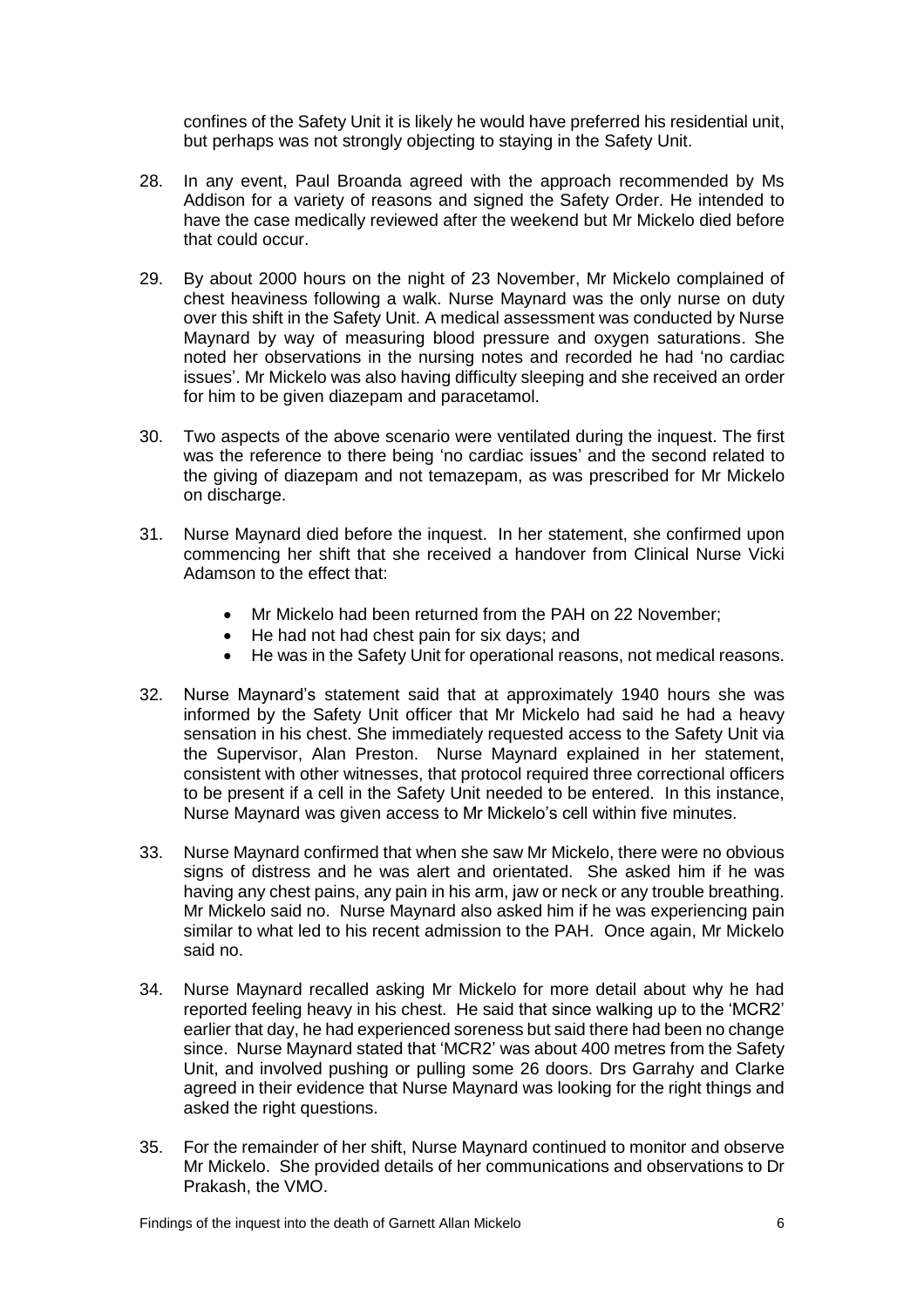- 36. Dr Prakash prescribed Valium (diazepam) to help Mr Mickelo sleep. On this issue I find that very little turns on the prescribing of diazepam as opposed to temazepam. Temazepam was not routinely available at the WCC medical centre. Temazepam is short acting and is commonly used to assist sleeping. Diazepam is in the same family of drugs and is longer lasting. It is commonly used for anxiety and as a muscle relaxant. In this instance it was given on one occasion as ordered by the VMO to assist in sleeping. Although counsel for the family valiantly endeavoured to obtain an answer from various medical witnesses that the use of diazepam was adverse or contra-indicated in a heart patient, he was not successful. The prescribing of diazepam had no impact on the outcome and was appropriate.
- 37. Nurse Maynard noted that Mr Mickelo remained settled throughout the night and she communicated the events of the shift to the morning staff at handover. This was her last involvement with Mr Mickelo.
- 38. There are no nursing entries in the OHS records for the day shift of 24 November 2012.
- 39. Louise Drake spoke to Mr Mickelo on a regular basis by telephone. Mr Mickelo had met her brother in prison. She spoke to him on 24 November 2012. She recalls that he was full of praise for the attention he received in hospital. He seemed fine and happy and back to his old self. He did not complain of any heart problems or pain in his chest.
- 40. The nursing entries for 24 November 2012 commence at 1930 hours. Nurse Izzard commenced his shift on 24 November 2012 at 1800 hours. He was not provided any handover for Mr Mickelo and to his knowledge Mr Mickelo did not require any medical care or nursing intervention overnight. At approximately 1930 hours he noted Mr Mickelo was present in the Safety Unit; was noted as being settled; he was given access to the toilet; and he was talking to others. Nurse Izzard documented this briefly in the chart.
- 41. The Safety Unit officer on shift for this period was Grant Stevens. He finished his shift at 2200 hours, at which point Mark Beswick took over.
- 42. Mr Beswick's written statement notes that at 2210 hours he started checking on prisoners. He checked on Mr Mickelo through the window of his cell door and became concerned that he could not see Mr Mickelo's chest moving. Mr Beswick said he thought he saw a finger move, but was not sure. He called the supervisor Ryan McGregor and the nurse at 2215 hours. The nurse, Dean Izzard, looked through the cell door window and Mr Beswick asked Mr Mickelo (via the cell intercom) to move his arm. There was no response.
- 43. At 2218 hours Mr McGregor says he looked at Mr Mickelo through the cell door window and called a Code Blue. Two minutes later at 2220 hours, four other correctional officers attended at the Safety Unit, namely Rodney Townsend, Robert Van-Leeuwen, Graham Carter and John Quarman. After a briefing and putting on of gloves, they all entered the cell, by which time it was close to 2223 hours.
- 44. It is evident from the timeline above that the period between Mr Beswick commencing his welfare checks (during which period he observed that Mr Mickelo may not be breathing), to the time officers opened the cell door and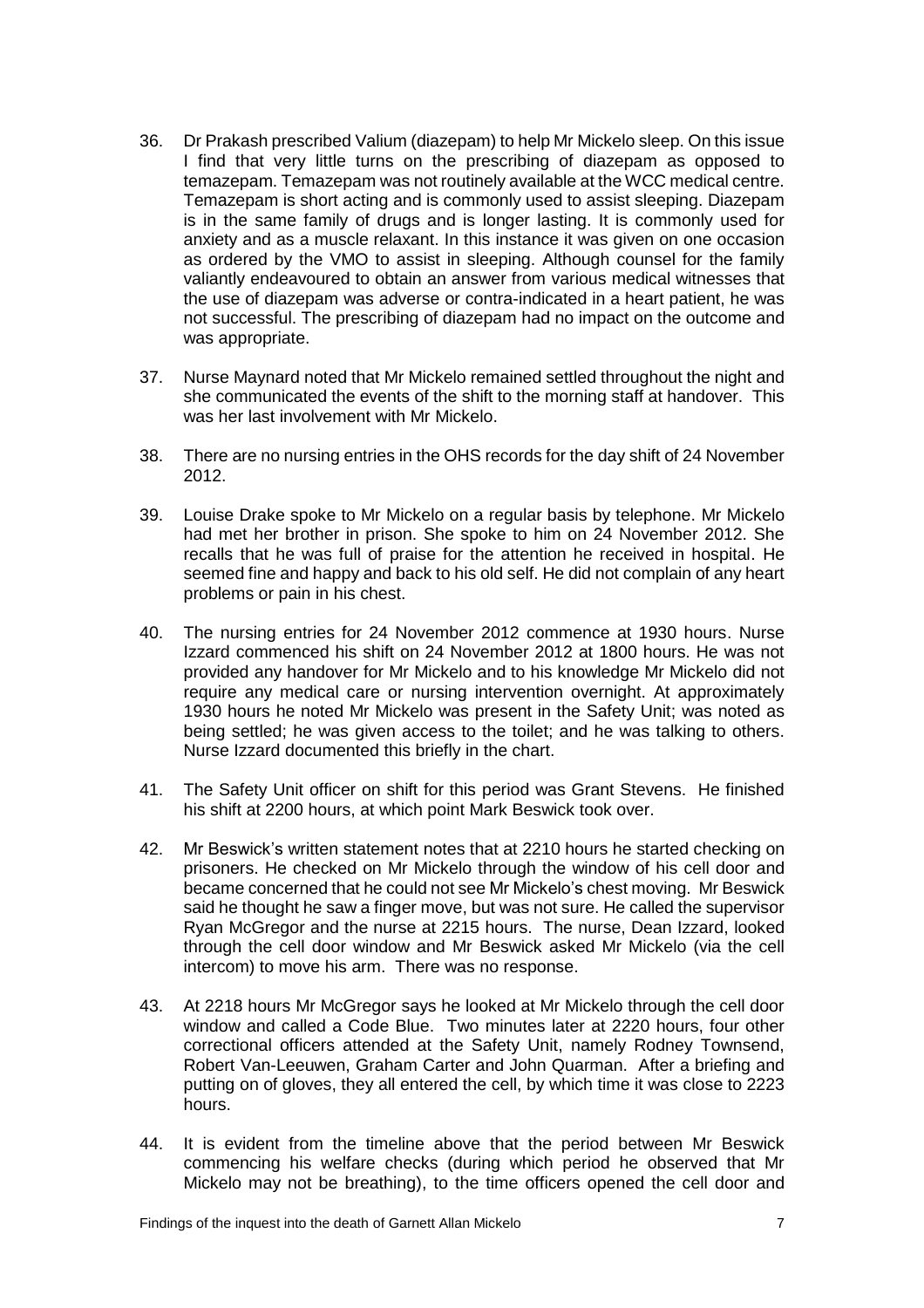attended Mr Mickelo, was around 15 minutes. General Manager Scott Collins states the time period could be closer to 7-8 minutes as WCC records indicate CSO Beswick noted his first observation at around 2215 hours. The CCTV records uninterrupted focus on Mr Mickelo's cell commenced at 22:14:04. This suggests Mr Beswick noticed Mr Mickelo not moving through the cell window some time shortly before 2214 and he then went back to the office and fixed the CCTV to focus on his cell. Mr Collins stated a 7-8 minute response was reasonable on the basis of the distance officers had to travel and the number of locked doors they had to traverse. The time delay in reality was probably greater than 8 minutes and not as long as 15 minutes.

- 45. Nurse Izzard then entered the cell and conducted an examination of Mr Mickelo. Life extinct was declared at 2225 hours. Nurse Izzard says he checked for signs of life by touching him with his foot and then picking up his hand to see if there was a pulse. He says he also examined his pupils, which were fixed and dilated and open. There were no respiratory noises or sounds or evidence of breathing. Rigor mortis had not yet set in fully. This examination was recorded on CCTV.
- 46. Professor Rashford has viewed the CCTV and was of the view it shows a much shorter and very cursory examination. The CCTV footage certainly supports that opinion.
- 47. It is evident that nursing staff cannot enter a cell until it has been declared secure by a corrections officer. However, for future cases an issue raised was about the procedures applicable for entry of cells. This is provided in a Standard Operating Procedure (SOP) 'Night Shift'. This stated 'The officer in charge must be present when an unplanned cell opening occurs during a night shift except when a custodial correction officer reasonably suspects a medical emergency exists'*.*
- 48. General Manager Collins stated that when a medical emergency is thought to exist by night shift officers, a CODE BLUE must be called immediately. Officers may request that a cell door be opened immediately to initiate a medical response as required but a minimum of two officers must be in attendance.
- 49. Mr Collins also noted that Mr Mickelo's institutional history was poor and included significant episodes of criminal and violent behaviour and general noncompliance and was identified with a number of security risk factors. Mr Collins stated that in his view the officers adhered to procedures. He stated the current *Custodial Operations Practice Directive* essentially reflects the previous SOP.
- 50. Peter Anthony Shaddock, the General Manager, Operational Service Delivery, provided a statement after the inquest hearing looking at three issues. The first of those issues concerned the use of duress alarms by prisoners. The second referred to the use of a CODE BLUE and the third related to unscheduled night time entry to a cell.
- 51. Mr Shaddock stated Personal Duress devices are issued to individual stake holders and staff members.
- 52. There are also Static Duress alarms that are fixed button/switches placed in areas such as a desk top or wall to an office. There are no cord/lead operated duress systems in place provided to persons within the correctional environment. It is considered to be an unacceptable compromise to use such devices that incorporate a cord/lead given the need to reduce ligature points and ligature opportunity in general.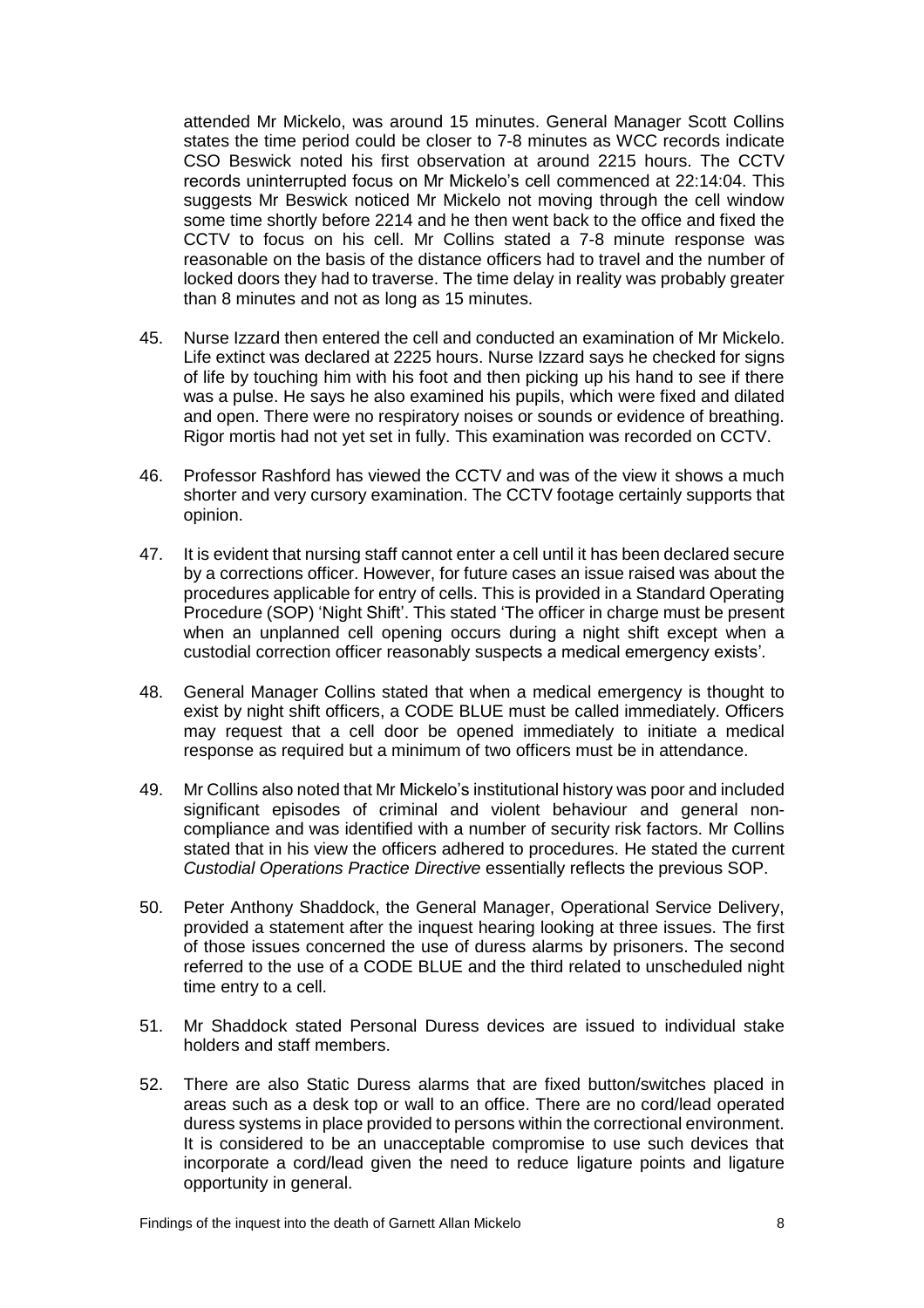- 53. Mr Shaddock said alternatives have been considered such as voice-activated duress systems to be utilised within high risk prisoner areas. On the market systems had not been identified at this time. Mr Shaddock considered there will also be complicating factors in their use given that the unit such as a Safety Unit would be subject to constant noise and the system must be capable of discerning between that general noise and that of a distressed individual. Any duress system would quickly lose any effectiveness if it is constantly activated.
- 54. A CODE BLUE describes a medical emergency situation and is one of twelve contingency codes utilised within QCS to describe a type of incident within the correctional environment. During correctional officers' initial ten week training, individuals received training and instruction relevant to radio procedures, first officer response and At Risk of Procedures such as suicide prevention.
- 55. To complete their Certificate 3 in Correctional Practice, officers must be assessed on responding to medical emergencies and all corrective services officers must complete the certificate.
- 56. Suicide Prevention and first aid courses are formally conducted every three years. CPR, blood-borne viruses and suicide prevention practical skills are refreshed every twelve month period. Competencies are regularly and formally assessed. Staff are encouraged to err on the side of caution and not to hesitate to call a code of any description if there is any indication of this presenting circumstance. The evidence of medical staff at WCC confirmed that corrective officers had a low threshold to call a CODE BLUE, hence there were many and sometimes for minor issues, but medical staff always responded. Dr Le Ray stated that Code Blues are overused at WCC but this was understandable given officers would not have clinical experience and it has been determined that they would not try to change the current practices.
- 57. Mr Shaddock also commented on the current custodial practice directive concerning the opening of accommodation units and cell doors. He stated that staff have the capacity to conduct an unplanned cell opening if, they assess the situation warrants such action balanced against the level of assessed compromise to self and others. Consideration of a single officer having the capacity to open a cell containing a single or two prisoners is not considered a safe practice and could easily compromise the safety of the staff member and others as well as the security of the site.

#### <span id="page-10-0"></span>*Autopsy results*

- 58. A full internal examination was conducted by forensic pathologist Dr Nathan Milne on 28 November 2012. Dr Milne's results at autopsy were peer reviewed by Professor Tony Ansford.
- 59. Internal examination showed severe extensive heart disease. The heart was enlarged. There were areas of old myocardial infarction and extensive recent infarction with large areas of death of the heart muscle. The coronary arteries showed widespread severe coronary atherosclerosis. The stents that were present showed no evidence of blockage or complication. Dr Milne described this was one of the worst hearts he had seen in his extensive experience.
- 60. Histology testing confirmed widespread myocardial infarction of variable age. The most recent areas appeared 1-3 days old (from the date of death), and older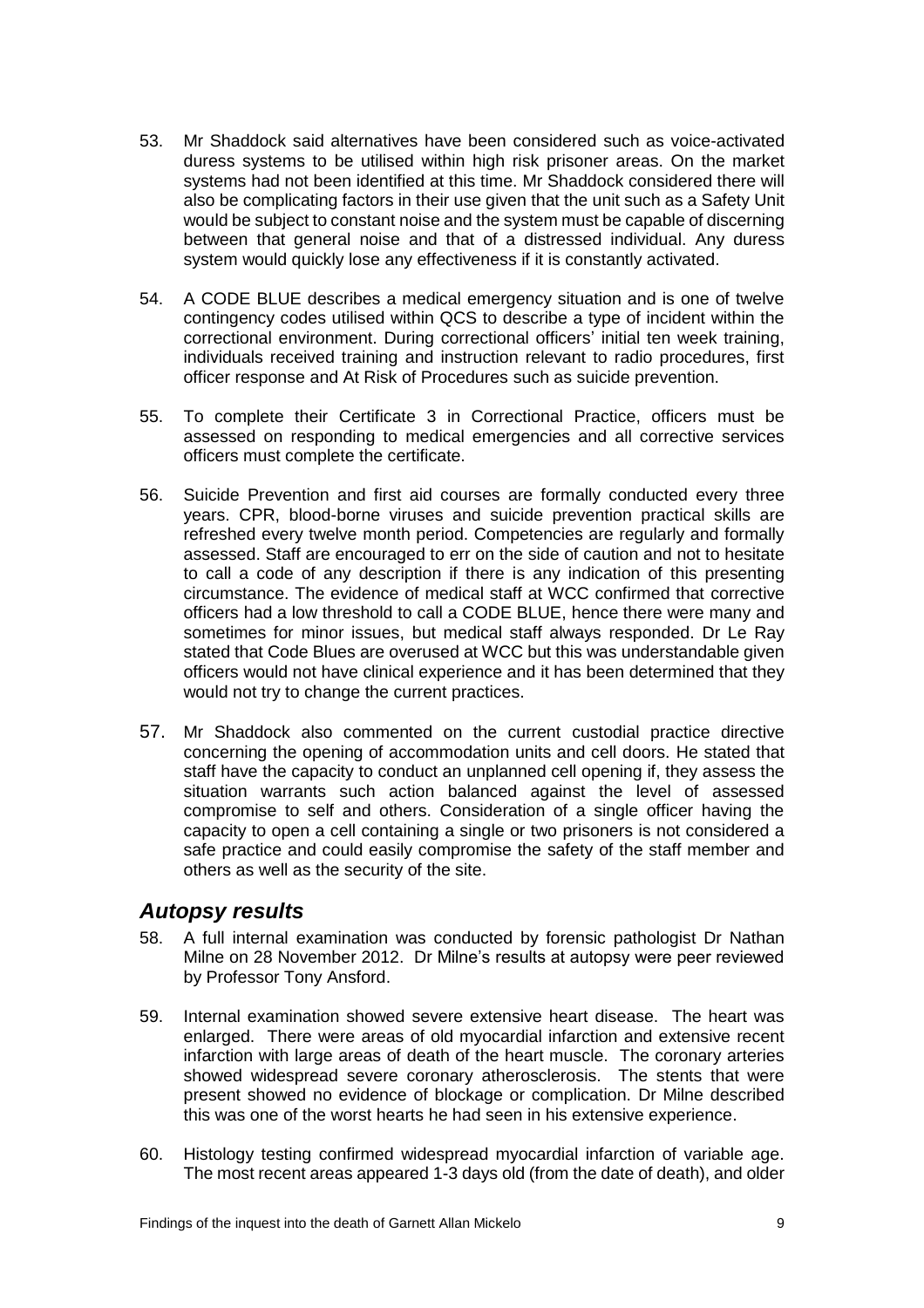areas appeared to be 10-14 days old. Dr Milne stated that it was not possible to be more exact to the day but the most recent myocardial infarction was over four hours old as you cannot see the microscopic healing changes inside that time. The lungs also showed evidence of emphysema.

- 61. Dr Milne stated it is possible the most recent infarct occurred prior to discharge from PAH. However he said that at autopsy there was 1 litre of fluid in the chest cavity, which was not evident on a chest x-ray taken on 21 November. That level of fluid can also be routinely picked up on stethoscope, an event likely to have been conducted prior to discharge.
- 62. Dr Milne stated that the observation of Mr Mickelo being cold and stiff at 2223 was inconsistent with him being alive at 2215 (as possibly suggested by the observation of Mr Beswick that he may have seen a finger move), as rigor mortis sets in commonly after an hour.
- 63. Dr Milne confirmed the cause of death as being myocardial infarction resulting from coronary atherosclerosis. The myocardial infarction was severe and extensive. There was also evidence of heart failure. The likely precipitating event was an arrhythmia and probably it was spontaneous.

## <span id="page-11-0"></span>**Medical Issues for investigation**

### <span id="page-11-1"></span>*Medical reviews*

64. The inquest heard from a number of health clinicians considering the medical issues referred to, both from those treating Mr Mickelo as well as independent expert reviews.

#### *Dr Nelle van Buuren*

- 65. Dr Nelle van Buuren is a Forensic Medical Officer with the Clinical Forensic Medicine Unit. She was provided with the entirety of the investigation material and asked to provide an opinion as to the adequacy and appropriateness of the medical care afforded to Mr Mickelo whilst he was in custody. Dr van Buuren's report was tendered at the inquest and I also heard oral evidence from her.
- 66. Dr van Buuren confirmed Mr Mickelo had a number of risk factors for ischaemic heart disease including the fact he was an indigenous person, a prisoner, a smoker, he had diabetes and also had high cholesterol. She opined that at the time of his last admission to hospital on 9 November 2012, Mr Mickelo was managed appropriately by staff at WCC and also by staff at Caboolture Hospital.
- 67. It was recognised by Dr van Buuren that Mr Mickelo's recovery from the infarct suffered on 9 November (being his third heart attack since the age of 32), was complicated by the following co-morbidities:
	- Heart failure
	- Acute kidney injury
	- Atrial fibrillation (rapid, irregular and dysfunctional contractions of the heart)
	- Possible transient ischaemic attack (stroke).
- 68. Dr van Buuren opined that Mr Mickelo's health was investigated appropriately during his admission to the PAH. The restriction of blood supply to his heart muscle was reviewed with a view to whether the flow of blood could be improved.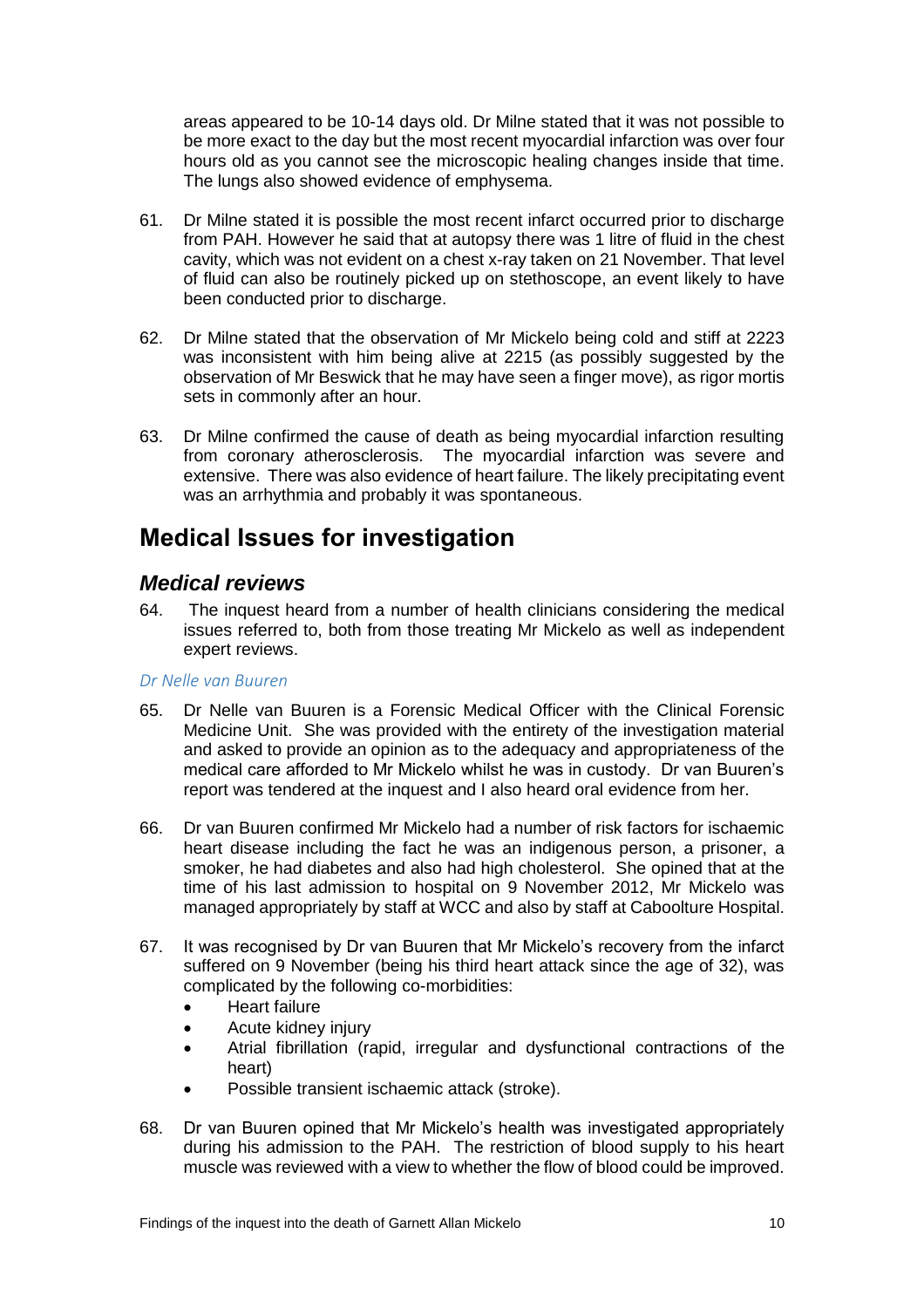Prior to his undergoing the angioplasty and stenting on 12 November 2012, doctors discussed with him the serious nature of his illness. Throughout his admission to the PAH he was seen by various medical professionals for the variety of health issues he was facing including his heart problems, high cholesterol, diabetes and temporary vision loss.

- 69. Dr van Buuren raised a number of issues for further investigation. She stated the chest heaviness reported by Mr Mickelo on 23 November 2012 should have raised a high index of suspicion it was cardiac in origin, with or without the history of ischaemic heart disease. Dr van Buuren explained in her evidence that the possibility the chest heaviness was of cardiac origin was confirmed by the autopsy findings identifying areas of scarring, which appeared to be only 1-3 days old. Dr van Buuren raised the question of whether there was a chest pain protocol in existence at WCC, and whether it was followed in this instance.
- 70. Dr van Buuren's report also dealt with Mr Mickelo's medication regime when he was discharged back to WCC on 22 November 2012. In her evidence to the inquest, Dr van Buuren could not be certain as to whether giving Mr Mickelo doses of Lisinopril, Atenolol and Isosorbide mononitrate, in addition to the medication he had received at the PAH, might have contributed to his subsequent myocardial infarct. Dr van Buuren was also uncertain as to whether the two missed doses of Ticagrelor might have contributed to his demise.
- 71. With respect to the circumstances and timing of Mr Mickelo being found deceased in his cell, Dr van Buuren was unable to say whether the delay in gaining access to his cell contributed to his death.

#### *Professor Darren Walters*

- 72. So as to further investigate the concerns raised by Dr van Buuren regarding Mr Mickelo's medication regime, a further medical review was requested to be conducted by Professor Darren Walters. Professor Walters is an Interventional Cardiologist and is the Director of Cardiology at the Prince Charles Hospital. His report was tendered to the inquest and I also heard oral evidence from him.
- 73. Professor Walters gave evidence that Mr Mickelo suffered from ongoing coronary ischaemia and decompensated congestive cardiac failure. His underlying condition, even with optimal therapy, carried with it a poor prognosis.
- 74. With respect to the medication regime, Professor Walters gave evidence that the communication of the discharge medication, and the subsequent incorrect administration of the medication regime may have had a minor contribution to the overall outcome. He explained that the additional Atenolol may have had an acute impact to slow the heart rate further and worsen cardiac failure in the short term. The omission of Ticagrelor was significant, though the period of omission was short. The primary role of the Ticagrelor was to prevent coronary thrombosis. Professor Walters noted that, at autopsy, there was no evidence of coronary thrombosis in the stents.
- 75. The eplerenone was a diuretic prescribed to treat heart failure. Its omission may have contributed to Mr Mickelo's clinical state.
- 76. Professor Walters gave evidence, which was somewhat critical of the overall coronary care provided to Mr Mickelo whilst at the PAH. He opined that the overall treatment strategy in managing Mr Mickelo may well have contributed to his outcome. Whilst Mr Mickelo had severe underlying pathology that was not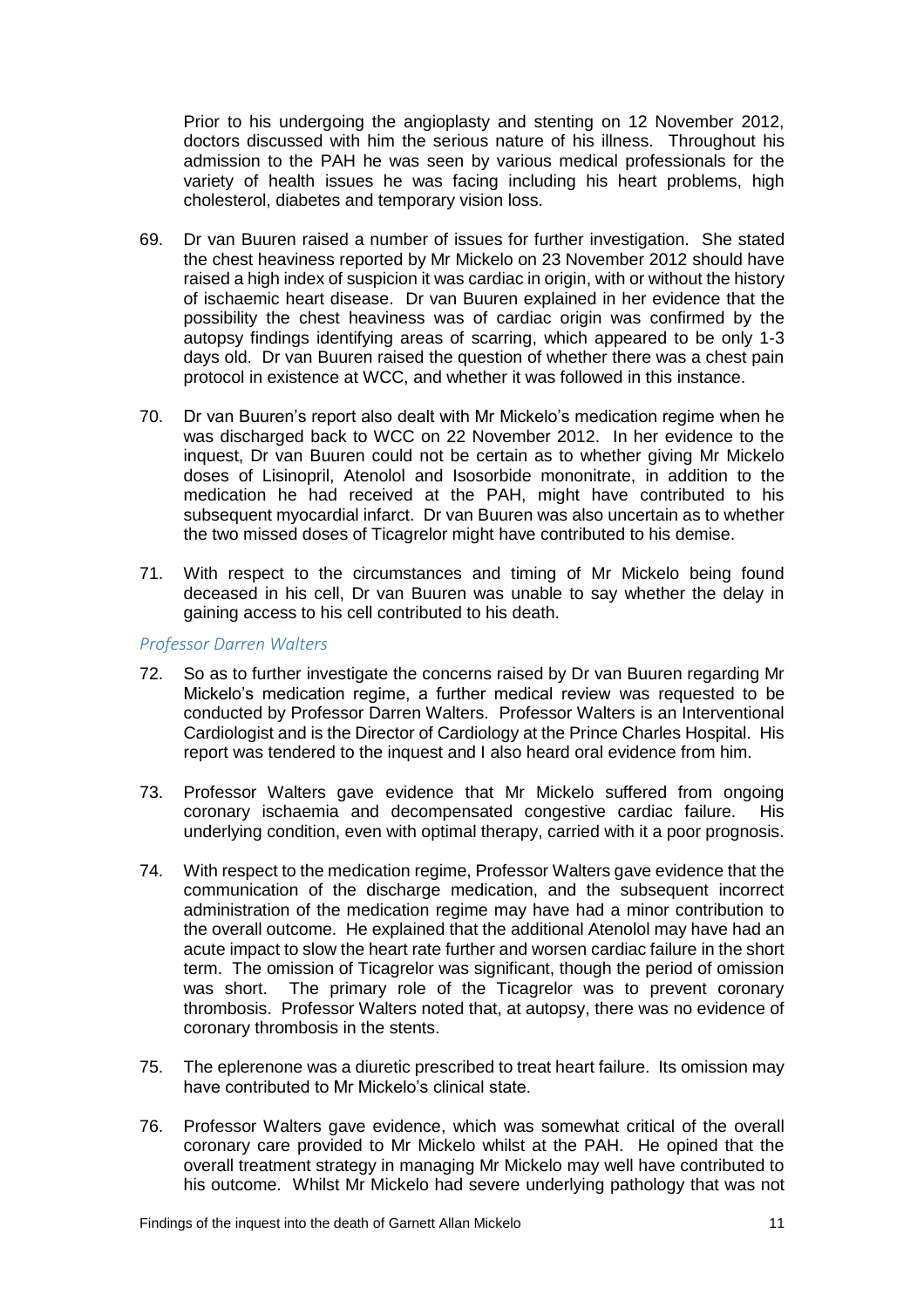assisted by his ongoing cigarette abuse, the management of his coronary disease did not seem optimal when compared with current recommendations.

- 77. Professor Walters stated he was unable to find the option of bypass grafting being formally entertained during Mr Mickelo's admission to the PAH. He opined that this would be a preferred revascularisation strategy in a patient with Mr Mickelo's co-morbidities. Dr Walters noted there was no evidence of a consultation with a cardiac surgeon or a multidisciplinary discussion.
- 78. Further, given Mr Mickelo's significant ischaemic cardiomyopathy and poor left ventricular function well prior to his final heart attack, Professor Walters questioned whether an implantable defibrillator was considered.
- 79. Dr Walters also opined that continuation of beta blockage may have been preferable in a patient where control of atrial fibrillation was being achieved with amiodarone and digoxin. Dr Walters noted he had come in with beta blockers but not discharged with them. He stated that digoxin is not shown to improve prognosis and may worsen prognosis in such patients.
- 80. With respect to the chest heaviness experienced by Mr Mickelo on 23 November 2012, Professor Walters said that this might have prompted referral back to the PAH. He concluded that these were symptoms of ongoing clinical instability. Professor Walters thought it suboptimal to discharge a patient of Mr Mickelo's condition with no arrangements made for cardiac follow up.
- 81. Overall, Professor Walters acknowledged that Mr Mickelo had severe underlying disease with a poor prognosis, who continued to contribute to his own demise by continuing to smoke. However, the incorrect medication being administered, together with the ongoing symptoms of instability not being acted upon are factors which may have contributed in some way to the death.

#### *Dr John Hill, Dr Paul Garrahy, Dr Steven Cox*

- 82. Given the criticisms raised by Professor Walters about the coronary care provided to Mr Mickelo during his final admission to the PAH, it was requested that an appropriate person from the PAH respond to those criticisms. A number of responses were received from the PAH. Dr John Hill, a Senior Staff Consultant Cardiologist who treated Mr Mickelo during his final admission until the morning of 12 November 2012 provided a statement. Dr Paul Garrahy, Director of Cardiology at the PAH who took over Mr Mickelo's treatment from Dr Hill from 12 November 2012 until his discharge also provided a statement. Dr Steven Cox, Visiting Cardiologist to the PAH, performed the stenting on 14 November 2012 and also provided a statement.
- 83. I heard evidence from Drs Hill, Garrahy and Cox at the inquest.
- 84. Dr Hill confirmed that he began treating Mr Mickelo once he was admitted to the coronary care unit at the PAH on the afternoon of 9 November 2012. Dr Hill was not involved in subsequent discussions held on 13 November 2012 regarding the most appropriate means of coronary revascularisation. Dr Hill confirmed that, upon Mr Mickelo's discharge on 22 November 2012, arrangements were not made for cardiological follow up. This was conceded to be an oversight.
- 85. Dr Garrahy had performed the previous stenting on Mr Mickelo in 2009 and was involved in the discussions surrounding the most appropriate means of coronary revascularisation on 13 November 2012.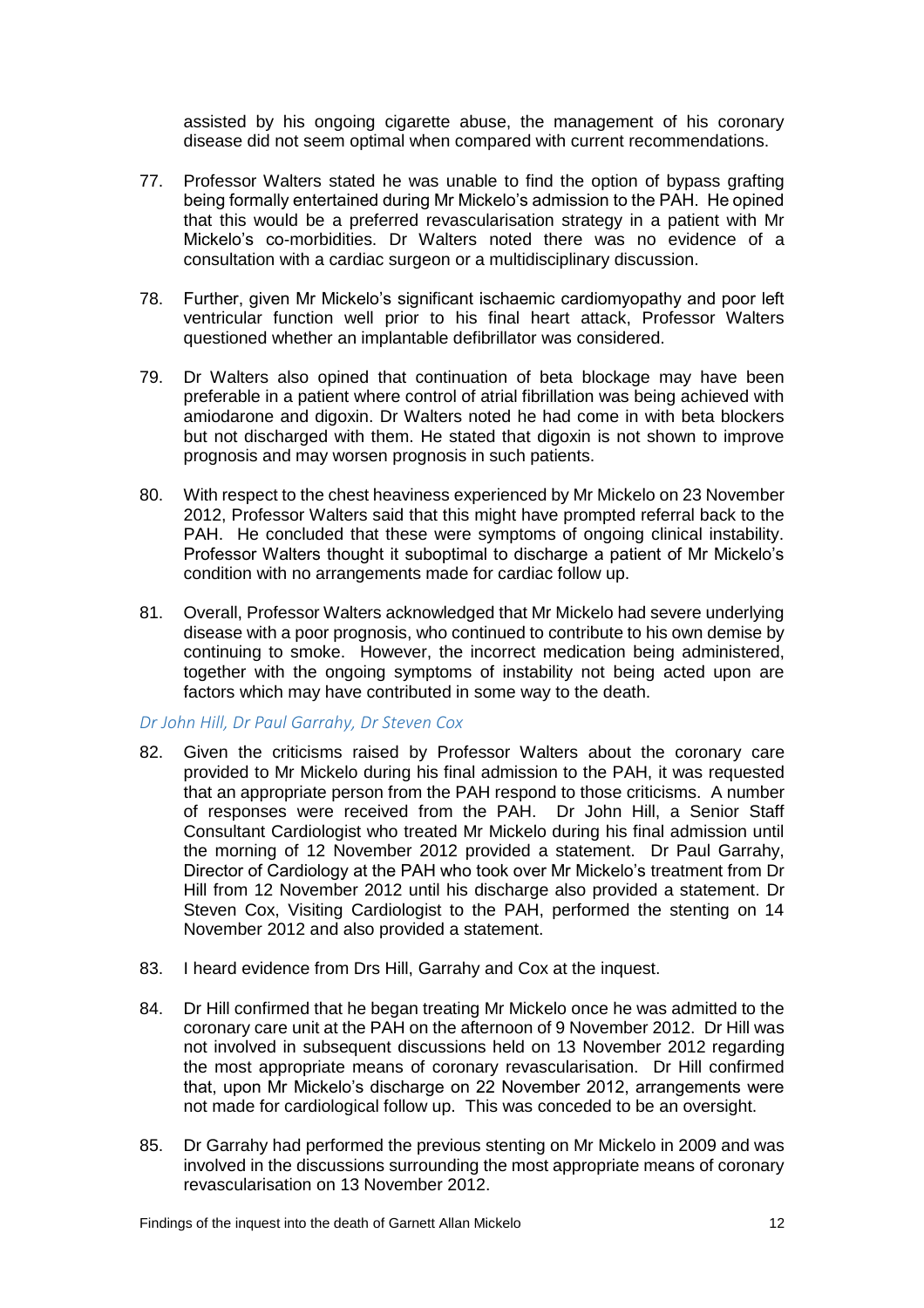- 86. Dr Garrahy gave evidence that, following an angiogram being performed by Dr Andrew McCann on 13 November 2012, the options were coronary by-pass graft surgery or insertion of stents. Dr McCann's report (of which I received an explanation from Dr Cox), recommended that consideration be given of all revascularisation options.
- 87. Dr Garrahy considered that stents would be less dangerous and more immediately effective for Mr Mickelo. He explained in his evidence that, since 2009 Mr Mickelo had suffered further significant cardiac damage. He was in heart failure with low blood pressure and experiencing episodes of atrial fibrillation. He was proving difficult to stabilise. Dr Garrahy was concerned that if Mr Mickelo was subjected to by-pass surgery, he would not survive the procedure or the immediate post-operative period.
- 88. Dr Garrahy recalled discussing the options with Dr Cox along with the images relating to the diagnostic angiogram. It was decided that the safest immediate option for Mr Mickelo was to proceed with stenting of the circumflex and restenting of the left anterior ascending coronary artery.
- 89. In his evidence to the inquest, Dr Garrahy responded directly to the criticisms put forward by Professor Walters. With respect to the most appropriate method of revascularisation, Dr Garrahy disagreed that it was coronary bypass surgery in this case. He pointed out that scientific studies and clinical guidelines are valuable in the assistance they provide to the clinical decision making process. However, they are not a substitute for clinical judgement on the part of treating practitioners.
- 90. Dr Garrahy gave evidence of a number of additional circumstances which must be accounted for when deciding the method of revascularisation. These were:
	- The specific clinical condition of the patient
	- The history of the patient's disease
	- The number of blockages in the coronary arteries
	- Where the blockages are situated
	- The quality of cardiac muscle tissue and the amount of residual viable tissue
	- The general physical and mental state of the patient.
- 91. Overall, Dr Garrahy maintained his opinion that given Mr Mickelo's clinical situation, it was considered the risks of cardiac surgery, balanced against the potential benefits were not justified. The risk/benefit ratio for stent angiography was considered by Dr Garrahy and other cardiac physicians as more appropriate. Dr Garrahy maintained that he and Dr Cox did not need a cardiac surgeon to tell them there was a high risk of Mr Mickelo dying from bypass surgery.
- 92. With respect to Professor Walters' evidence that a defibrillator might have been considered to be inserted, Dr Garrahy provided evidence that this measure is only to be considered in patients at least 40 days post myocardial infarction.
- 93. Dr Garrahy agreed that beta blockers are appropriate to use in patients with advanced heart failure who have stable fluid balance. However, Mr Mickelo was not in that category as his fluid balance remained difficult to manage throughout his admission. He stated that beta blockers would likely have precipitated an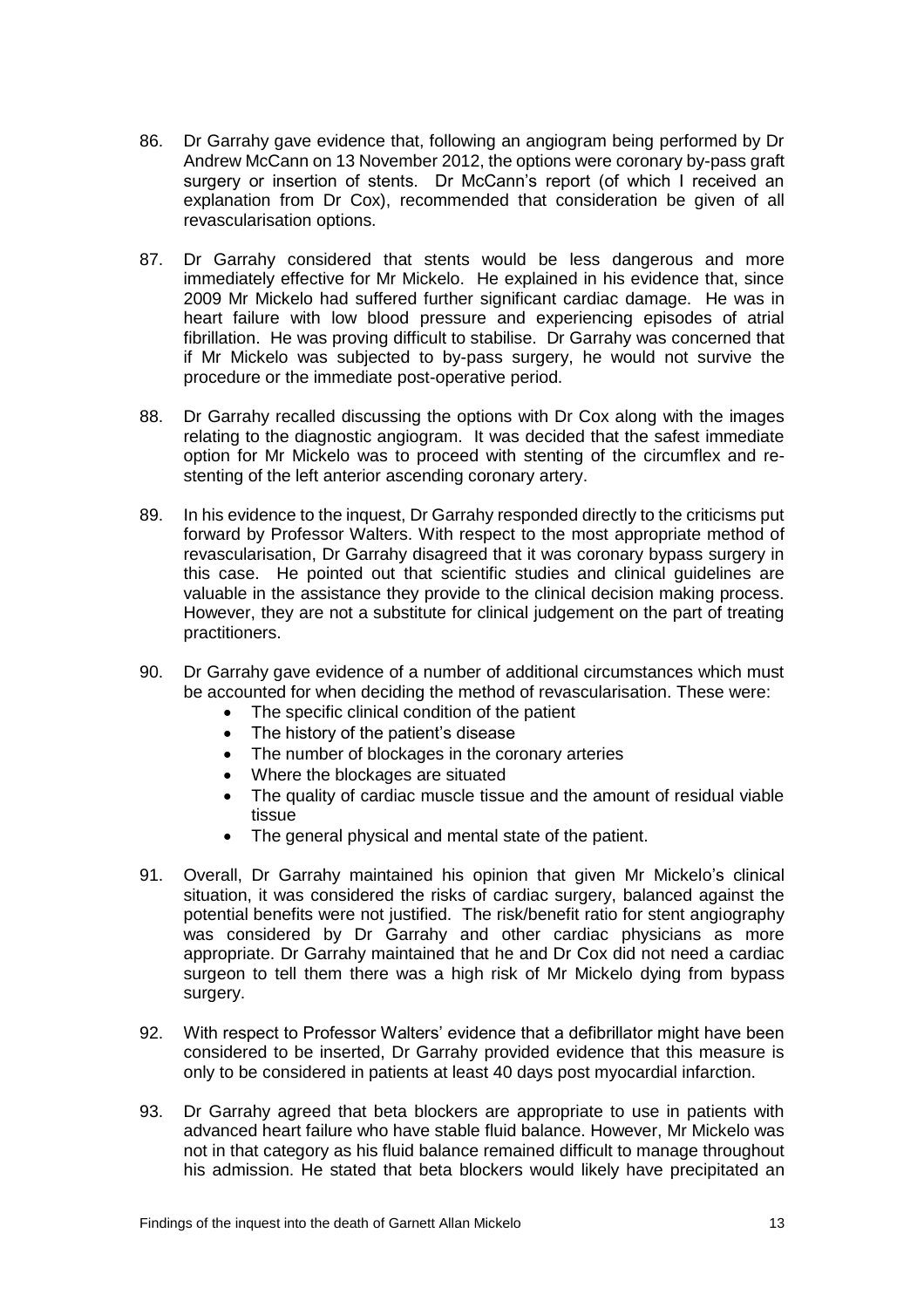overt pulmonary oedema. Moreover, prior to the insertion of the stents, Mr Mickelo's blood pressure was low and beta blockers would have reduced it further, creating an acutely dangerous situation. He stated that it is apparent from the clinical notes that beta blockers were to be considered once stable fluid balance had been achieved. Dr Garrahy also stated that amiodarone does have some beta blocker in it. Atenolol, which was not part of his discharge medication but had previously been prescribed, was given when he came back to WCC and also has some beta blocker. Dr Garrahy stated it is possible this impacted.

- 94. An issue was raised during the inquest by counsel for the family as to the clinical interpretation of creatinine kinase studies taken on 9, 10 and 14 November 2012 and whether further or more specific creatinine kinase or troponin studies would be clinically indicated after 14 September, before discharge and if not why. Dr Cox was requested to provide a report on that issue and this was received after the inquest hearing.
- 95. The two CK readings on 9 November 2012 were consistent with acute myocardial infarction probably involving substantial cardiac ischaemia.
- 96. On 10 November 2012, a third CK was performed which represented a plateauing of his CK.
- 97. At Dr Cox's request a CK was performed on 14 November the day after cardiac catheterisation. The CK is two times the upper limit of normal and therefore unlikely to represent a significant complication following the angioplasty. It was probably best explained by a progressive fall from the CK following his myocardial infarction and therefore not related to the angioplasty procedure on 14 November 2012. It would have been his usual practice not to repeat the CK or troponin levels if the twelve hour CK was not greater than two times the upper limit of normal. Dr Cox stated that the only reason to repeat those measurements would be if there was a new episode of significant chest pain or ECG changes. Dr Cox also stated in general terms because the troponin falls much more slowly than the CK, it would not be his usual practice to check the troponin more than once or twice after the initial myocardial infarction being diagnosed.
- 98. Professor Walters was provided with the statements from Dr Garrahy and Dr Cox. At the inquest he maintained his opinions.

#### *Reports of Dr Andrew Clarke and Dr Kenneth Hossack*

- 99. Dr Andrew Clarke is a cardiothoracic surgeon. He was requested by my office to provide an opinion on the suitability for coronary artery bypass surgery on Mr Mickelo. Dr Clarke noted the past history of previous acute myocardial infarction and stenting. He also noted a number of cardiovascular risk factors including diabetes, being a current smoker, hypercholesterolaemia, hypertension and his aboriginal heritage. Mr Mickelo had known moderate to severe left ventricular dysfunction secondary to ischaemic cardiomyopathy.
- 100. Dr Clarke also noted the findings at autopsy of old scar consistent with previous myocardial ischaemic injury. There was also evidence of new extensive near fullthickness myocardial infarction being 10–14 days old, consistent with his initial presentation with a STEMI on 9 November 2012. He also noted evidence of acute myocardial infarction that was felt to be 1–3 days old consistent with the likely myocardial infarction/chest heaviness that occurred on the evening of 23 November 2012.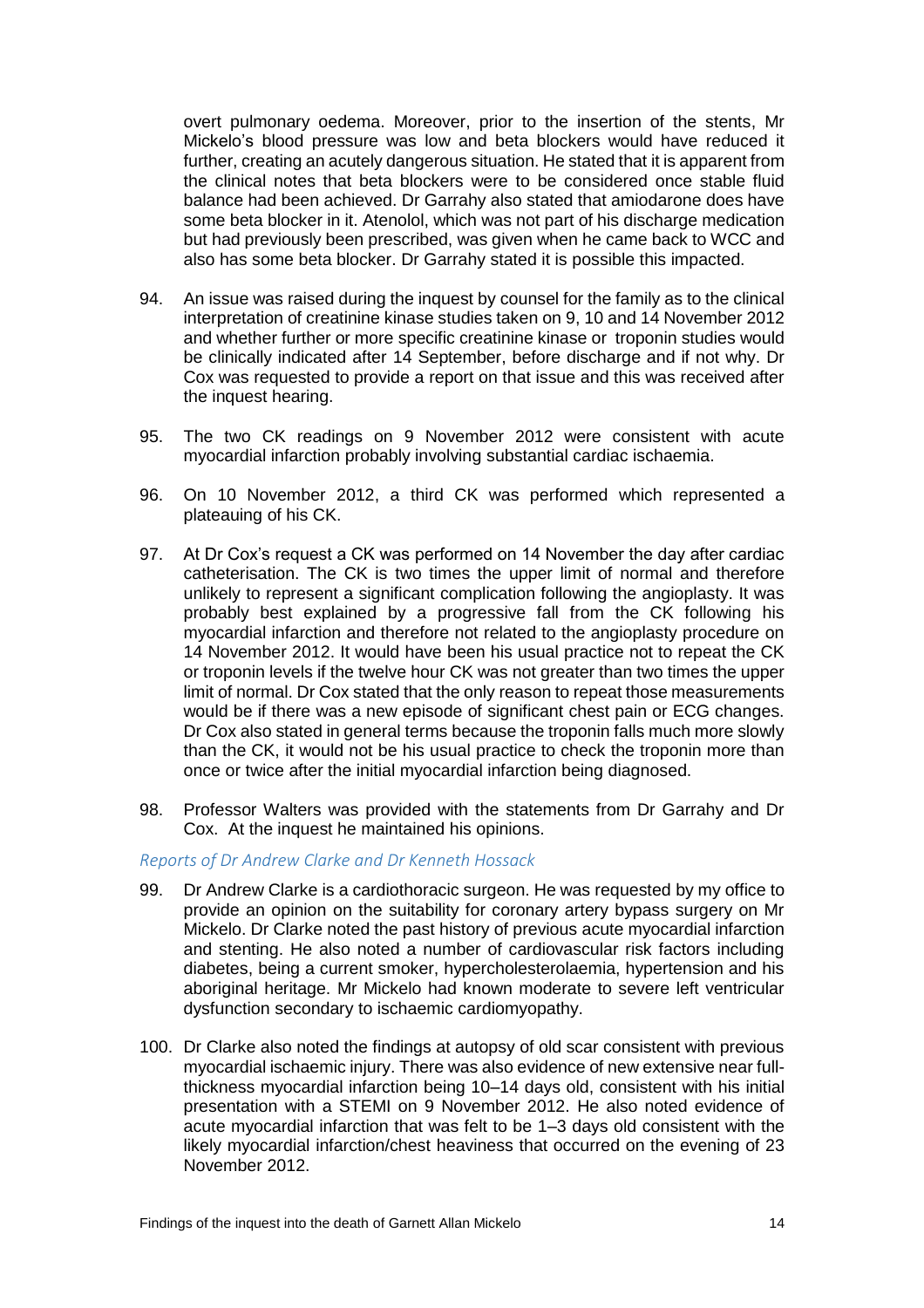- 101. Dr Clarke opined that Mr Mickelo was clearly a high risk case. He had evidence of ischaemic cardiomyopathy with a baseline poor left ventricle due to previous myocardial infarction and scarring. He presented with new extensive fullthickness myocardial infarction and significantly worse left ventricular function.
- 102. Dr Clarke reviewed the coronary angiogram and stated it revealed a potentially surgically graftable left anterior descending coronary artery. His circumflex coronary artery looked to be a poor distal target, and although potentially surgically graftable, it would likely not remain patent in the medium to long-term. His right coronary artery was likely to be surgically ungraftable.
- 103. Dr Clarke opined that Mr Mickelo almost certainly died from a cardiac arrhythmia in the setting of extensive myocardial full-thickness infarction. There was no evidence to suggest thrombosis of his stents at autopsy.
- 104. Dr Clarke stated that in retrospect it would have been reasonable to seek a cardiac surgical opinion after his initial angiogram. At the inquest he stated this was largely in the context of the current medico-legal environment. He opined that otherwise what was done at PAH was a reasonable clinical decision. He believes Mr Mickelo would have been extremely high risk for surgical intervention (calculation of mortality of 22.2% he based on EuroScore 1 1 ). Furthermore a question mark remains over how much viable myocardium was actually left, given the findings at autopsy of widespread full-thickness infarction. An MRI viability scan after the initial coronary angiogram would have been helpful to determine the likely benefit of stenting or surgery over simple medical noninterventional cardiac failure management alone.
- 105. Given the history and post-mortem findings, Dr Clarke thought the management of Mr Mickelo at PAH in 2012 was reasonable (that is stenting rather than coronary artery bypass grafting). He did not think coronary artery bypass surgery would have given a superior result and would have been extremely high risk given the clinical picture. Implantation of an internal defibrillator was not indicated acutely, and would generally not have been performed for a period of 1–3 months after the acute myocardial event. There could have been a case for implantation of an AICD after the 2009 events, but as pointed out by Dr Garrahy, the patient refused to return for review and therefore this did not occur.
- 106. Dr Clarke stated the ultimate outcome was predictable given Mr Mickelo's extensive myocardial injury. Even if Mr Mickelo had made a successful recovery from the acute cardiac events, his short to medium prognosis from his disease would be regarded as poor.
- 107. Dr Kenneth Hossack, cardiologist, also provided a report. Dr Hossack stated that in his opinion the medications provided to Mr Mickelo during his period as an inpatient at PAH were appropriate. The initial medications were used to treat an acute coronary syndrome. Diuretics were used to treat pulmonary oedema. The combination of digoxin and amiodarone were appropriate to treat the recurrent episodes of atrial fibrillation. The use of aspirin and Ticagrelor was appropriate

 $\overline{a}$ 

<sup>1</sup> EuroScore is a method of calculating predicted operative mortality for patients undergoing cardiac surgery. Dr Walters was critical of the use of EuroScore 1 as he says it overstates the risk. EuroScore 2 has been in place since 2011 and he says it is more widely validated. Dr Clarke agrees EuroScore overestimates the risk but he gave a reason for using EuroScore 1. I do not need to determine this as an issue as in either event I accept the view of Dr Clarke that most surgeons would say he was high risk, whatever the score.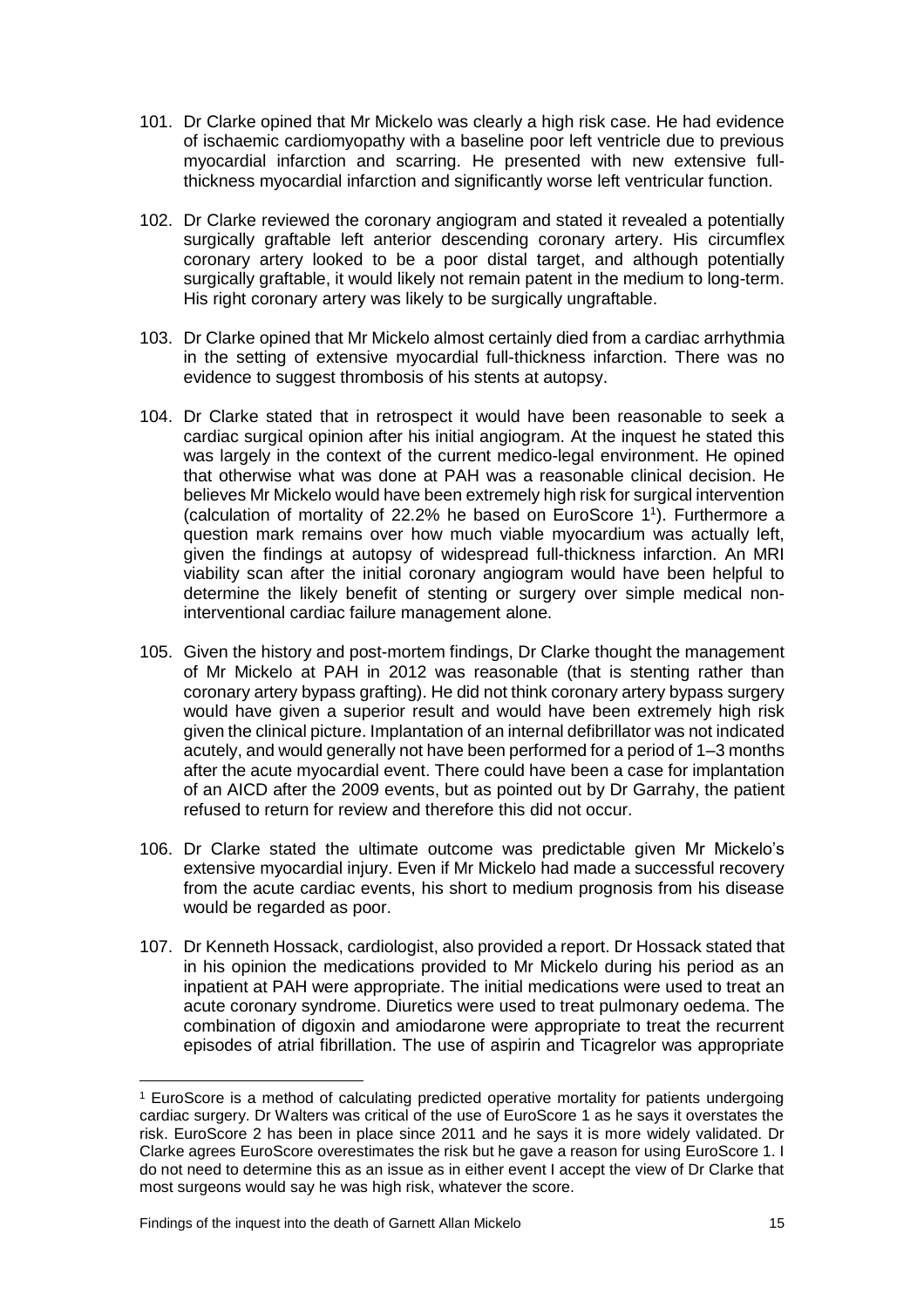following stent implantation. The use of lipid lowering treatment, oral hypoglycaemic agents and insulin were all appropriate treatments for Mr Mickelo.

- 108. Dr Hossack considered that coronary bypass graft surgery was not an appropriate treatment for Mr Mickelo. This was based on his review of the angiogram and the clinical features of Mr Mickelo who had a significant operative risk.
- 109. Dr Hossack also stated it was appropriate for the cardiology team to decide that Mr Mickelo was not a candidate for coronary artery bypass surgery.
- 110. Dr Hossack was also of the opinion the insertion of stents was appropriate treatment for Mr Mickelo. The use of bare metal stent was also appropriate. In Mr Mickelo's case there was a potentially advantageous reason for using bare metal stent. This was due to Mr Mickelo's documented difficulties with compliance issues regarding long-term dual antiplatelet therapy.
- 111. Dr Hossack was also of the opinion the guidelines for implantation of a defibrillator indicate that maximal medical management should be undertaken for at least six weeks before implantation.
- 112. Dr Hossack was further of the opinion that Mr Mickelo received appropriate care at the PAH. He disagrees with Dr Walters' opinion regarding prevention of sudden death and was of the opinion that deferring defibrillator insertion was in accordance with guidelines.

#### <span id="page-17-0"></span>**Conclusions on the adequacy of the cardiac care provided**

113. I am satisfied that Mr Mickelo was given appropriate medical care by staff at the PAH. The medical opinions on the issue of stents versus CABG, type of stents and medications did vary. As Dr Clarke stated reasonable minds on some of these issues will differ and 10 doctors may all give different opinions. The majority of the evidence supported the view that reasonable decisions not outside of an appropriate standard of medical practice were made.

#### <span id="page-17-1"></span>**Conclusions on the adequacy of the management of the deceased's medication upon his discharge**

- 114. The evidence heard on this issue was not entirely clear in terms of causation to the death.
- 115. Dr van Buuren could not be certain as to whether giving Mr Mickelo doses of Lisinopril, Atenolol and Isosorbide mononitrate, in addition to the medication he had received at the PAH, might have contributed to his subsequent myocardial infarct. Dr van Buuren was also uncertain as to whether the two missed doses of Ticagrelor might have contributed to his demise.
- 116. Professor Walters gave evidence that the incorrect administration of the medication regime may have had a minor contribution to the overall outcome. He explained that the additional Atenolol may have had an acute impact to slow the heart rate further and worsen cardiac failure in the short term. The omission of Ticagrelor was significant, though the period of omission was short. The primary role of the Ticagrelor was to prevent coronary thrombosis. Professor Walters noted that, at autopsy, there was no evidence of coronary thrombosis in the stents. In that regard therefore, I find the omission of one dose was not contributory.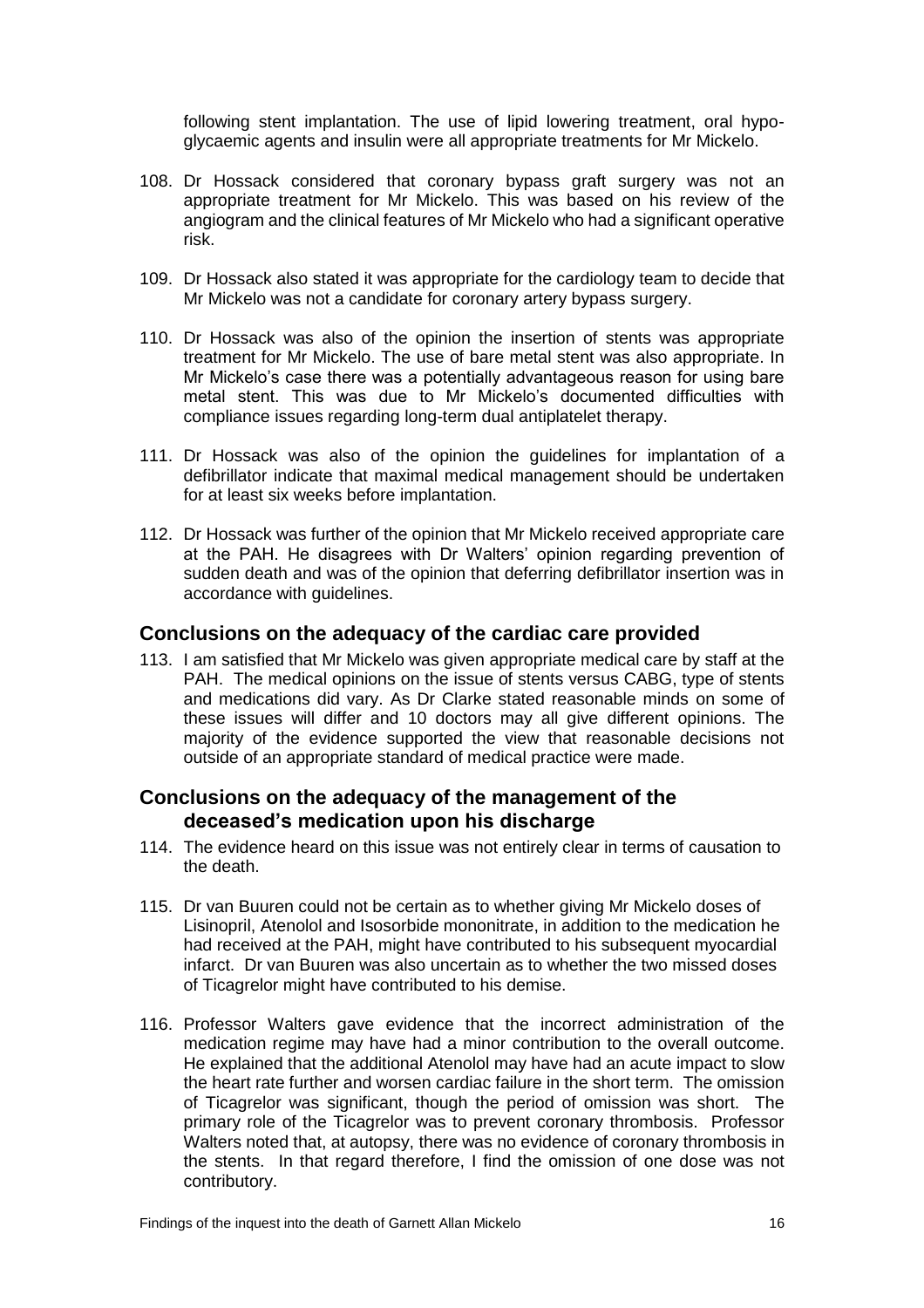- 117. The eplerenone was a diuretic prescribed to treat heart failure. Its omission may have contributed to Mr Mickelo's clinical state.
- 118. It was also put to most of the medical witnesses that the use of amiodarone (3 doses x 200mgr daily) was contra–indicated. The medical witnesses were largely in agreement that its use at that level initially was appropriate until further review some weeks or more down the track.
- 119. Based on the medical evidence I have heard, I am satisfied that it can be placed no higher than the administration of an incorrect medication regime by giving atenolol and omitting briefly eplerenone, may have contributed in some way to Mr Mickelo's death.
- 120. WCC was requested to provide any information in response to the issue of the medication difficulties. This was provided by Dr Lance Le Ray, the Director of Medical Services at Caboolture and Kilcoy Hospitals. Dr Le Ray's role extends to the clinical governance and patient safety at the medical centre at WCC. I also heard evidence from Dr Le Ray at the inquest.
- 121. In his evidence to the inquest, Dr Le Ray accepted the conclusions of Dr van Buuren regarding the medication processes. He conceded that improvement was required with respect to the process for reconciliation of the medication history on admission/readmission to WCC.
- 122. Dr Le Ray gave evidence of an overall review of medication management processes that had taken place at WCC. He confirmed that the current position is the PAH now fax through the discharge report directly to WCC once the prisoner has been discharged. This then provides the opportunity for the discharge summary to be reconciled prior to the prisoner's physical return to WCC.
- 123. The issue of some prescribed medications not being in stock at WCC remains somewhat of a problem, as it is not always the case that prisoners are sent back to WCC with a supply of the new medication. It presents the problem, which occurred in Mr Mickelo's case, whereby a prisoner gets discharged without a supply of new medication, arrival back at the prison occurs in the late afternoon and as such the new medication cannot be obtained until the following day.
- 124. De Le Ray confirmed in his evidence that OHS is now in the practice of requesting that the PAH and Caboolture Hospital supply a prisoner with five days' supply of discharge medications. He also gave evidence of a new initiative, in place since July 2015, whereby on-site pharmaceutical support is available to OHS.
- 125. I am satisfied that a more proactive approach is now undertaken by OHS with respect to discharge medications for prisoners. The faxing of the discharge summary and the request for a number of days' supply of discharge medications to be provided to a prisoner upon return to the prison are reasonable and appropriate steps.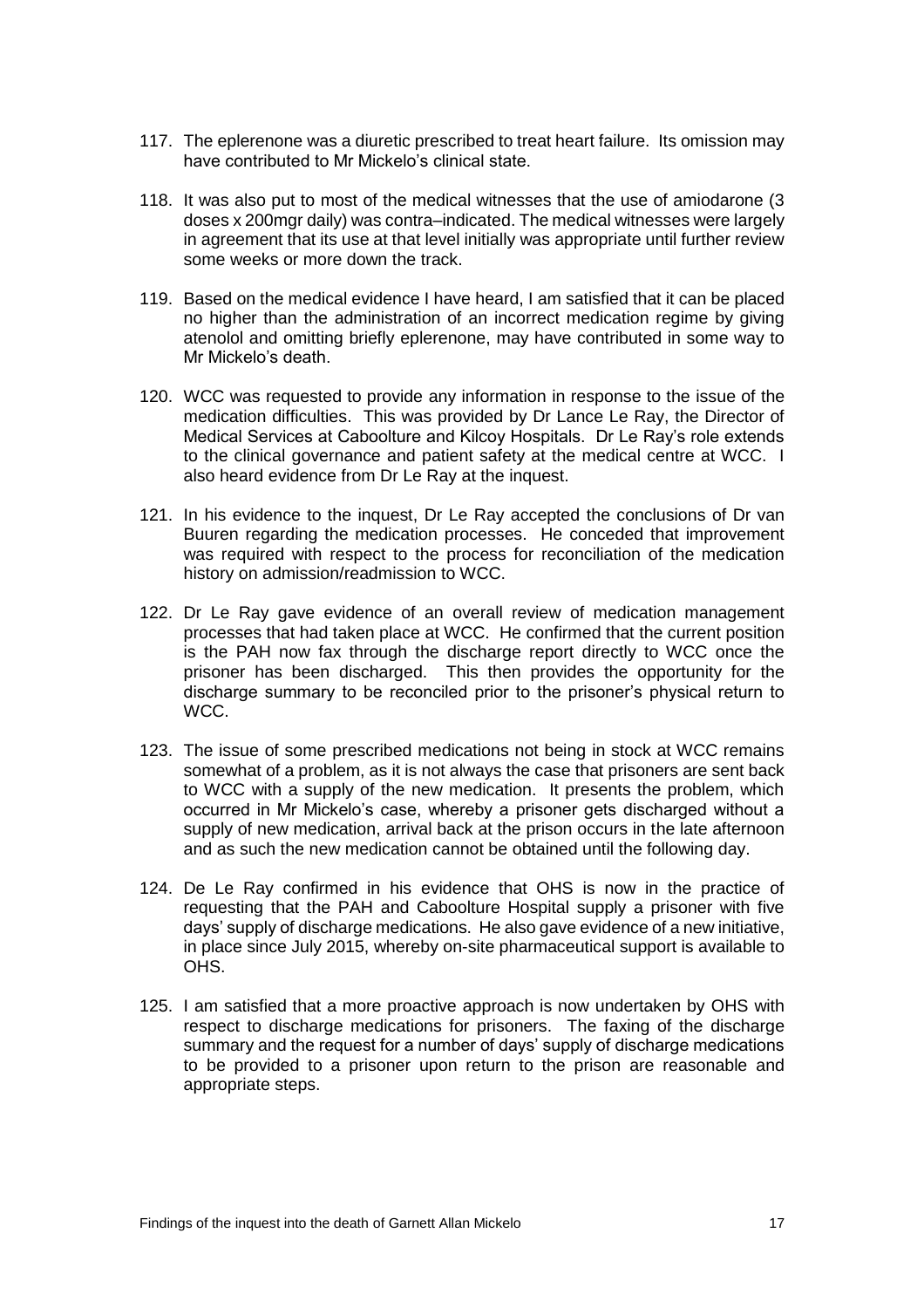#### <span id="page-19-0"></span>**Conclusions on the adequacy of the health care provided to, and the observations of, the deceased in his cell**

- 126. With respect to the health care provided to Mr Mickelo over 22-24 November 2012, I am satisfied that the issues are contained to:
	- the management of the report of chest heaviness by Mr Mickelo on 23 November 2012; and
	- the delay in finding Mr Mickelo deceased and the sufficiency of the attempts to resuscitate.

#### *Dr Lance Le Ray*

- 127. Dr Le Ray provided to the inquest the procedures which were in place at the time, relating to the management of chest pain. These documents were entitled *'Chest Pain/Angina/Heart Attack Flowchart'* and '*Standing Treatment Order Chest Pain'.* In his evidence Dr Le Ray conceded that the guideline for nursing assessment in this regard was very subjective and relied heavily on the judgement of the nurse at the time.
- 128. Dr Le Ray was taken to the OHS records entry at 2200hrs on 23 November 2012, citing 'no cardiac issues'. His opinion was that this conclusion was incomprehensible in the context of Mr Mickelo's circumstances. He agreed in his evidence that, given the benefit of hindsight, the chest pain protocol should have been applied to Mr Mickelo and an effective review process should have triggered some further action. This evidence was in line with that given on this issue by Professor Walters.
- 129. Dr Le Ray gave evidence that there was a lack of awareness, or lack of compliance with the guideline that was in place. He agreed that future recurrences would be prevented by better orientation and training of staff. Dr Le Ray gave evidence of this having occurred since Mr Mickelo's death, by way of the relevant procedures now being incorporated into the orientation training for new staff. This training, named *'Basic Life Support'* training, is to be undertaken annually. Further, Dr Le Ray confirmed that a number of nursing staff have attended the Corrections Emergency Nurses Training Workshop, which is specifically designed around the medical issues in a correctional setting. This will progressively be offered to all nursing staff.
- 130. From the evidence I heard at the inquest, it seems that an overarching key issue at the time of Mr Mickelo's death was that, although management of the WCC medical centre was moved under the umbrella of the Caboolture Hospital in July 2012, it had not been effectively integrated into Caboolture Hospital's clinical governance processes.
- 131. Dr Le Ray gave evidence as to how this integration was now more effective. He confirmed that they are currently in the process of undertaking an accreditation process with the Australasian Council for Health Care Standards to identify gaps in clinical governance. All OHS policies have now been updated and are available to staff at WCC electronically, via the staff intranet.

#### *Dr Stephen Rashford*

132. During the course of the police investigation, the CCTV footage of Mr Mickelo's cell was obtained. From viewing that footage, the actions of Nurse Izzard in examining Mr Mickelo could be seen. Despite Mr Mickelo displaying no obvious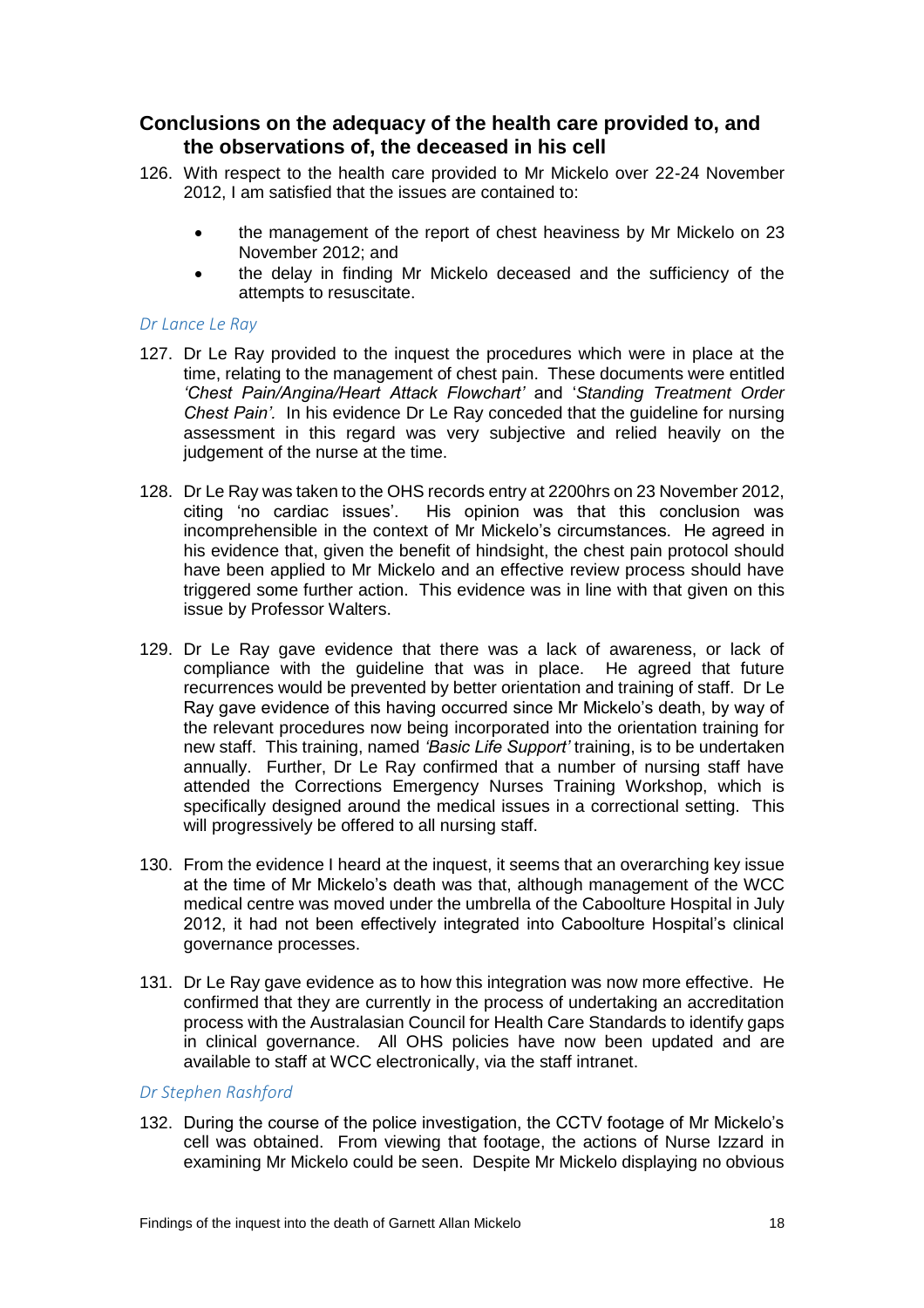signs of life, it appeared clear from that footage that Nurse Izzard did not use a defibrillator, and did not check for vital signs of life.

- 133. Nurse Izzard was re-interviewed by police investigators on this issue. He told police that he did not check for a carotid pulse, but that Mr Mickelo's eyes were open and there was no pupil dilation or rise and fall of the chest. He checked for an arterial pulse, but not a carotid pulse. The defibrillator was available, but was not necessary. Nurse Izzard said that he was 100% satisfied that Mr Mickelo was deceased, and there was no necessity for the ambulance as the body was cold to touch.
- 134. Given the actions of Nurse Izzard, investigating police arranged for a medical review of the CCTV footage. This review was conducted by Dr Stephen Rashford who, at the relevant time, was the Medical Director of the Queensland Ambulance Service. That review was tendered at the inquest.
- 135. Dr Rashford viewed the footage and confirmed that for approximately nine minutes prior to the entrance of the guards and Nurse Izzard, Mr Mickelo did not make any obvious spontaneous movements. From this, Dr Rashford assumed that the cardiac arrest occurred before this point. Dr Rashford confirmed, from his viewing of the footage, that the assessment conducted by Nurse Izzard consisted of an initial tap of the body and then feeling for a pulse for a very short period of time.
- 136. Dr Rashford provided opinion that a thorough examination should have included examination of the cardiorespiratory system, looking for evidence of central and distal pulses and also attaching a defibrillator to ensure no cardiac rhythm compatible with defibrillation was present.
- 137. However, Dr Rashford accepted from viewing the footage that the cardiac event had at least occurred minutes prior to Mr Mickelo being found, such that it was highly unlikely that Mr Mickelo had a cardiac rhythm compatible with defibrillation. The limited examination conducted by Nurse Izzard made no difference to the ultimate outcome.
- 138. Nurse Izzard had been provided with a copy of Dr Rashford's opinion and has also reviewed the video footage. He acknowledges that his actions as depicted on the footage may not appear particularly comprehensive or concerned but believed that his actions and demeanour were not accurately depicted in this footage.
- 139. From the time he was contacted he observed Mr Mickelo constantly through the window and via the monitor and did everything he could to attempt to rouse him. This was for a period of approximately 9 minutes. He believes that COO Beswick had not seen any movement from Mr Mickelo, including any chest movement, for some time.
- 140. Due to Mr Mickelo's physical condition and the position in which he was located, he believes that any chest movement or other visual signs of life would have been visible to him had Mr Mickelo been breathing during this time.
- 141. RN Izzard believed there were clear indications that he could not be resuscitated. He believes he complied with the Offender Health Services Death in Custody Procedure.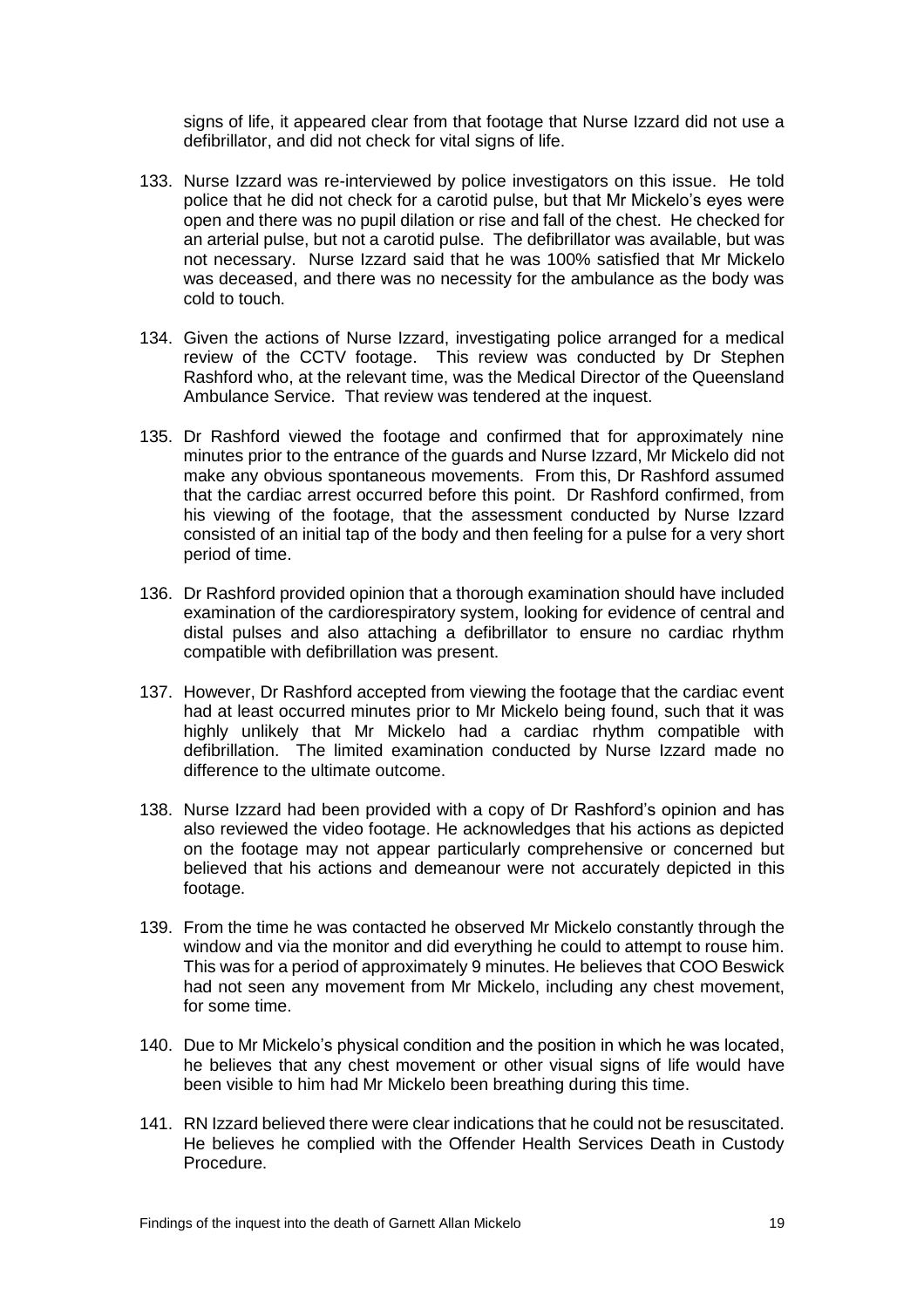- 142. He however has taken the opportunity to reflect upon his assessment and with the benefit of hindsight he acknowledges he would respond to similar circumstances differently in the future. This would include examination of the cardiorespiratory system and looking for any evidence for central and distal pulses even in the event he was of the view there was a clear indication that the person is deceased and cannot be resuscitated.
- 143. I accept Dr Rashford's opinion. Nurse Izzard's examination was cursory but I accept this was in the context where he had been observing Mr Mickelo for at least 9 minutes and was certain Mr Mickelo had been deceased for some time and CPR would have been futile.

### <span id="page-21-0"></span>*Conclusions*

- 144. None of the other inmates at WCC provided information to the investigating officer suggesting foul play or that there was any deficiency or inappropriateness in the treatment received by Mr Mickelo while in custody.
- 145. The examination of Mr Mickelo's body and his room at WCC revealed no signs of violence.
- 146. The CSIU investigation into Mr Mickelo's death did not lead to any suspicion that his death was anything but natural.
- 147. It is clear that there were two options available to the clinicians at the PAH, namely stent angiography or by-pass surgery. Both options were considered by the treating clinicians. I am satisfied, having heard the range of medical opinion, that the option of stent angiography adopted by the PAH was well within the appropriate options for a patient of Mr Mickelo's status. I am satisfied that the care provided to Mr Mickelo throughout his final admission at the PAH was adequate and appropriate.
- 148. I note that Dr Le Ray was also critical in his evidence of how Mr Mickelo's death was reviewed by WCC. He confirmed that the review took place too long after the death occurred, and did not include a review of the events immediately surrounding the death. Dr Le Ray gave evidence of a new process now in place to ensure death reviews are conducted quicker, and with regard to the entirety of the circumstances surrounding the death.
- 149. I heard evidence that clinical incidents are now reviewed at in-house quality and safety meetings, and tracked through the Caboolture Hospital's PRIME clinical incident management system. Dr Le Ray expanded on this in his evidence to confirm that, in the second half of 2015, these reviews will also include all Code Blue calls made by corrective services staff.
- 150. I am satisfied that, whilst there were inadequacies in the care provided to Mr Mickelo in terms of medication management and chest pain management, that these have been addressed.
- 151. I make no adverse comment about the actions of Nurse Maynard, as it is clear that the subsequent medical opinion has been provided with the benefit of hindsight. Nurse Maynard conducted a thorough assessment of Mr Mickelo in response to his report of chest heaviness, and this included having a conversation with him to try and gain a better understanding of the complaint. She continued to monitor him closely over the remainder of her shift.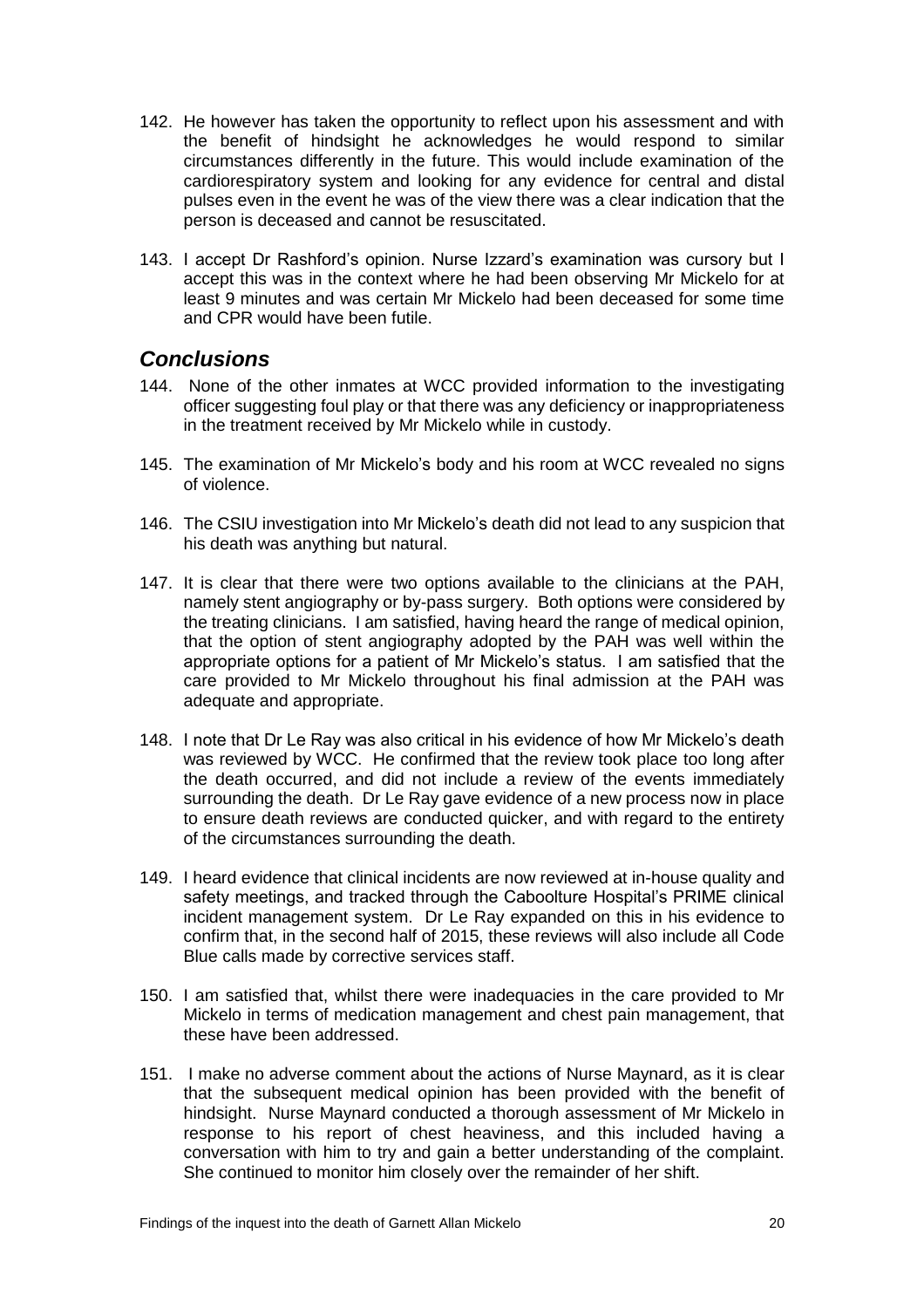- 152. Although Dr Walters and Dr Le Ray were critical of the term *no cardiac issues* in the notes, it is my view open to find that Nurse Maynard was not discounting the fact that Mr Mickelo had serious heart disease, but simply recording that, at that point of time, in her assessment, he was not experiencing symptoms of an acute cardiac issue. With the benefit of hindsight, the chest protocol could have been considered and a further medical review considered, although it is evident form Dr Le Ray's statement that Nurse Maynard may not have received training on its use. Dr Le Ray said the guideline for nursing assessment in this regard was very subjective and relied heavily on the judgement of the nurse at the time. Dr Le Ray noted a lack of awareness, or lack of compliance with the guideline that was in place and there has now been put in place better orientation and training over this and other issues. As well, heaviness in the chest can be non-specific as a symptom and there may be other reasons, for instance fluid overload, as suggested by Dr Garrahy.
- 153. The examination by Nurse Izzard was very brief although I accept there were no obvious signs of life present, and Mr Mickelo did not move from when the CCTV focused on him at 2214 hours. I am satisfied he died sometime earlier in the evening and by the time he was attended to at 2223 hours, resuscitation would not have been successful even if commenced immediately. This is because the coldness and stiffness in his body indicated rigor mortis was setting in and indicated Mr Mickelo had been dead for some time.
- 154. I conclude that Mr Mickelo died from natural causes. I find that none of the corrective service officers or inmates at WCC caused or contributed to his death. It is important to be clear that Mr Mickelo's prognosis, when viewed holistically, was very poor. This was his third heart attack and second round of stenting.
- 155. It is a well-recognised principle that the health care provided to prisoners should not be of a lesser standard than that provided to other members of the community. The evidence tendered at the inquest established the adequacy of the medical care provided to Mr Mickelo when measured against this benchmark.
- 156. I am satisfied that Mr Mickelo was given appropriate medical care by staff at the PAH. The medical opinions on the issue of stents versus CABG, type of stents and medications did vary. As Dr Clarke stated reasonable minds on some of these issues will differ and 10 doctors may all give different opinions. The majority of the evidence supported the view that reasonable decisions not outside of an appropriate standard of medical practice were made.
- 157. The omission of a request for out-patient review in 6 weeks was a mistake on the part of the discharge writer and not optimal, but clearly was not contributory to the death. RN Adamson had requested review by Dr Prakash. Dr Garrahy stated he was satisfied the prison medical officer would have picked this up and clarified and Mr Mickelo would have been seen. I accept that was the likely outcome.
- 158. As well, the difficulties in discharge medication not being immediately available was also not optimal but these difficulties have been adequately dealt with by Dr Le Ray and his hospital. If there was any contribution to or impact on Mr Mickelo's death because of the medication difficulties this cannot be quantified.
- 159. I am satisfied that, where there were deficiencies in the care provided to Mr Mickelo whilst at WCC, that these have been dealt with adequately.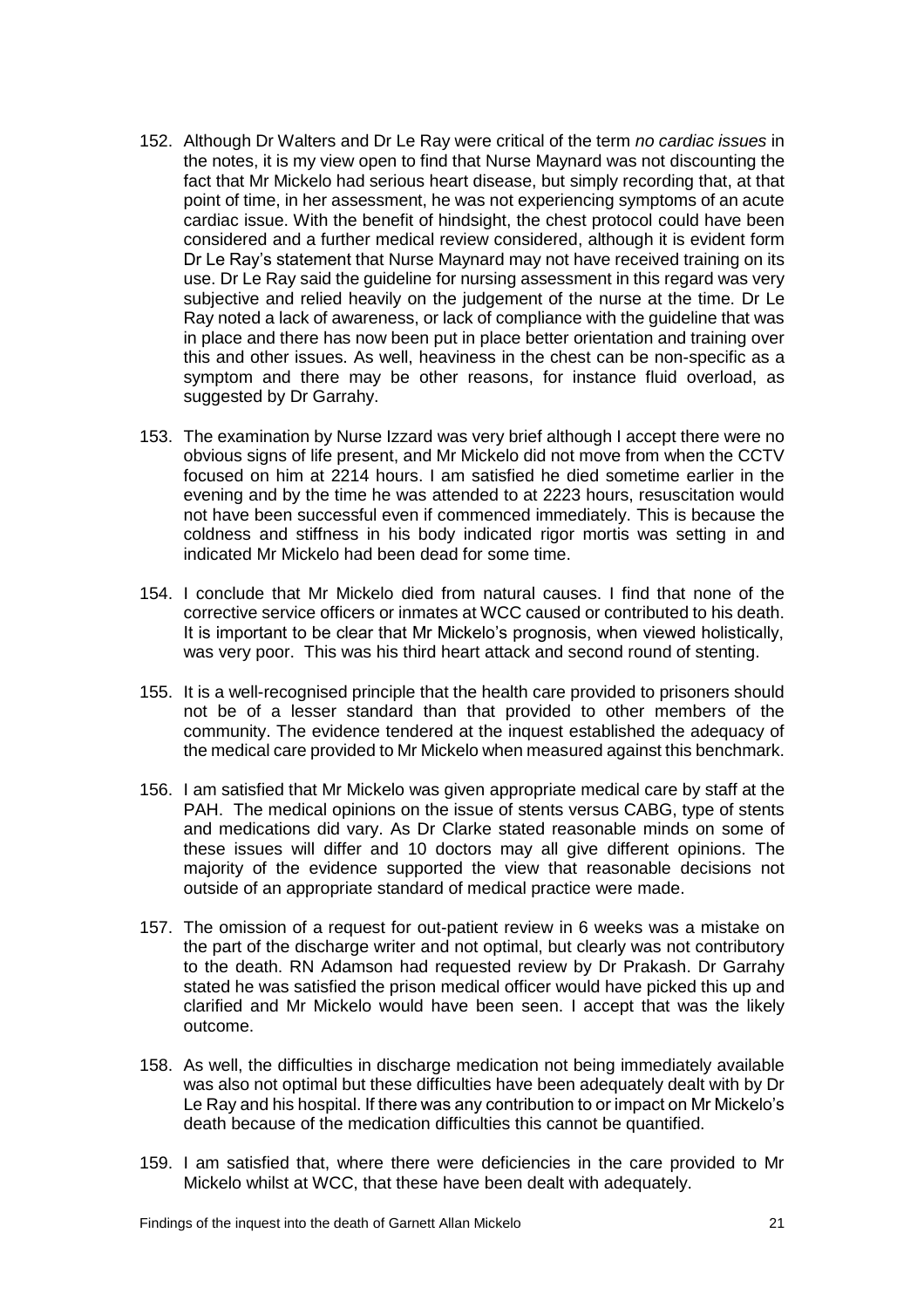## <span id="page-23-0"></span>**Findings required by s. 45**

I am required to find, as far as is possible, the medical cause of death, who the deceased person was and when, where and how he came by his death. As a result of considering all of the material contained in the exhibits, I am able to make the following findings:

<span id="page-23-1"></span>**Identity of the deceased** – The deceased person was Garnett Allan Mickelo

<span id="page-23-3"></span><span id="page-23-2"></span>

| How he died -      | Mr Mickelo died in the Safety Unit at Woodford<br>Correctional Centre from natural causes following a<br>lengthy admission to the Princess Alexandra Hospital<br>relating to worsening coronary atherosclerosis. |
|--------------------|------------------------------------------------------------------------------------------------------------------------------------------------------------------------------------------------------------------|
| Place of death $-$ | He died at Woodford Correctional Centre, Woodford in<br>Queensland.                                                                                                                                              |
| Date of death $-$  | He died on 24 November 2012.                                                                                                                                                                                     |
| Cause of death -   | Mr Mickelo's medical cause of death is:                                                                                                                                                                          |
|                    | 1(a) myocardial infarction due to or as a consequence of<br>1(b) coronary atherosclerosis (medically treated)                                                                                                    |

### <span id="page-23-6"></span><span id="page-23-5"></span><span id="page-23-4"></span>*Comments and recommendations*

- 160. Section 46, insofar as it is relevant to this matter, provides that a coroner may comment on anything connected with a death that relates to public health or safety, the administration of justice or ways to prevent deaths from happening in similar circumstances in the future.
- 161. I note the family's counsel suggested there be a review by Australian Commission on Safety and Quality in Health Care of the discharge summary utilised in Queensland hospitals and there be a comprehensive system of cross checking of the discharge summary amongst other suggestions. I am not of the view that the example of this one case where there was an error in not setting a requirement for a future follow up should mean the whole document and process needs to be changed. In any event the cross checking set out would require multiple medical practitioners reviewing discharge summaries for hundreds and perhaps thousands of patients discharged each day in hospitals throughout Queensland. This would be resource intensive and unworkable.
- 162. There were also submissions regarding improvements concerning the availability of medications on discharge. I accept the submission of counsel assisting that the systemic improvements made at WCC Offender Health Services and Caboolture Hospital since Mr Mickelo's death, including the faxing of the discharge summary and the request for a number of days' supply of discharge medications to be provided to a prisoner upon return to the prison are reasonable and appropriate steps and largely deal with the issues raised by the family.
- 163. There were also submissions made with respect to the QCS unplanned cell entry policy and access by prisoners with health issues to personal duress alarms. It is likely access to a duress alarm would not have assisted Mr Mickelo as a cardiac arrhythmia with the state of his heart would likely to have immediately incapacitated him. I note the statement of Mr Shaddock and accept there are